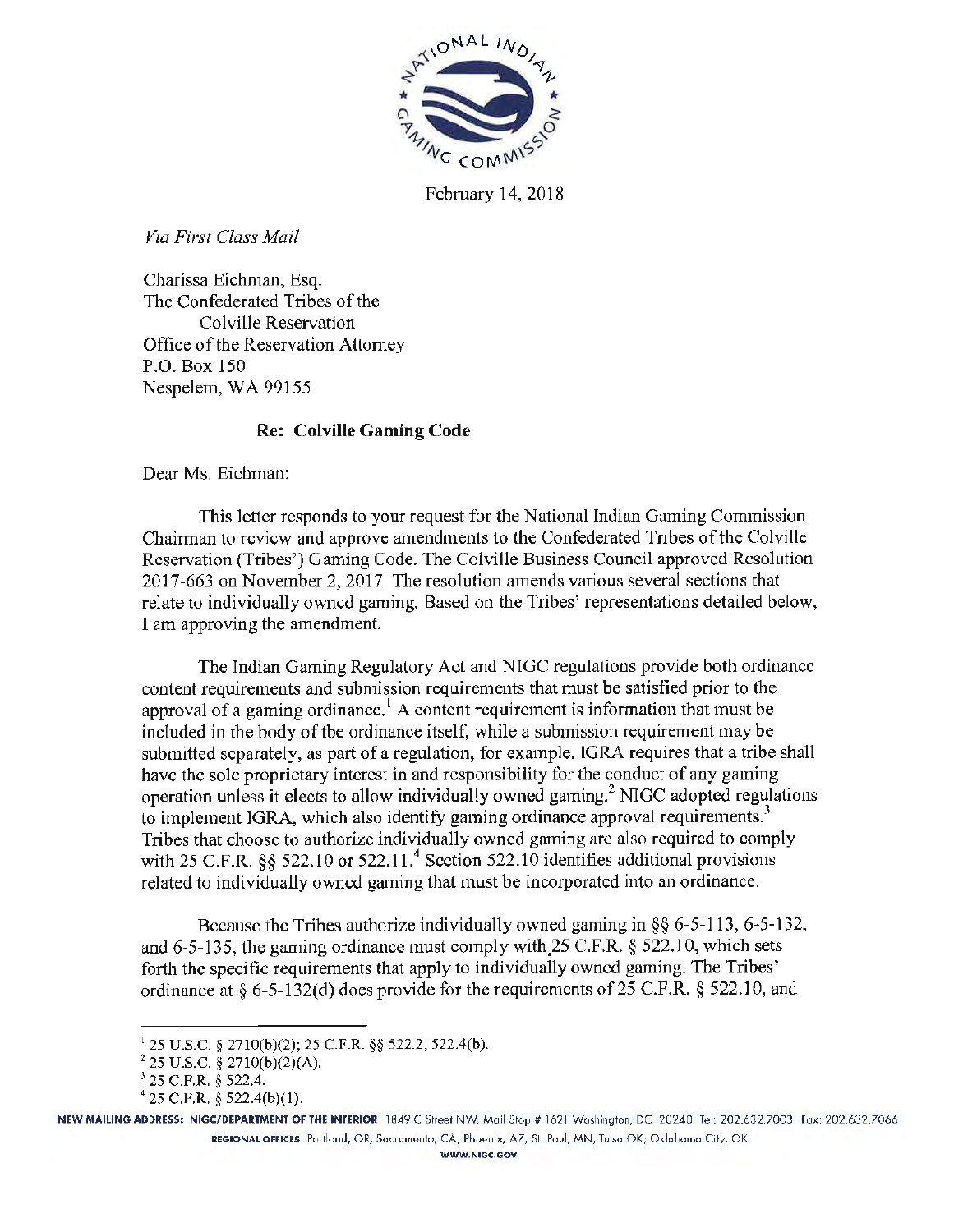Charissa Eichman, Esq. Re: Colville Gaming Code February 14, 2018 Page 2 of 2

those requirements clearly apply to the specific type of individually owned gaming authorized in§ 6-5- 132 (Non-tribal Organizations and Entities). However, it is not entirely clear that the individually owned gaming authorized in § 6-5-131 (Tribal Organizations Other Than the Gaming Enterprise, and Tribal members and Groups) and § 6-5-135 (Washington State Lotteries) are subject to the requirements of § 6-5-132(d).

As requested, you provided a written statement with the Tribes' interpretation of the amendment, which asserted the Tribes read  $\S 6$ -5-132(d) and the requirements of 25 C.F.R. *§* 522.10 apply to all types of individually owned gaming, including Washington State Lotteries, Tribal organizations other than the gaming enterprise, and Tribal members and groups. With this commitment to ensure that any gaming other than that operated by the Tribe is treated as individually owned gaming pursuant to the requirements found in IGRA, NIGC regulations, and § 6-5-131, I approve the amendment. Please be aware that permitting individually owned gaming by Tribal members and groups in a manner inconsistent with 25 C.F.R.  $\S$  552.10 and  $\S$  6-5-132(d) is a violation of IGRA and NIGC regulations and may result in the issuance of a Notice of Violation, that could result in a Civil Fine Assessment.<sup>5</sup>

If you have any questions, please feel free to contact Senior Attorney Esther Dittler at 202-420-9229.

Sincerely, Jonodev O. Chaudhuri Chairman

5 25 C. F.R. §573.3-4; 25 C.F.R. §575.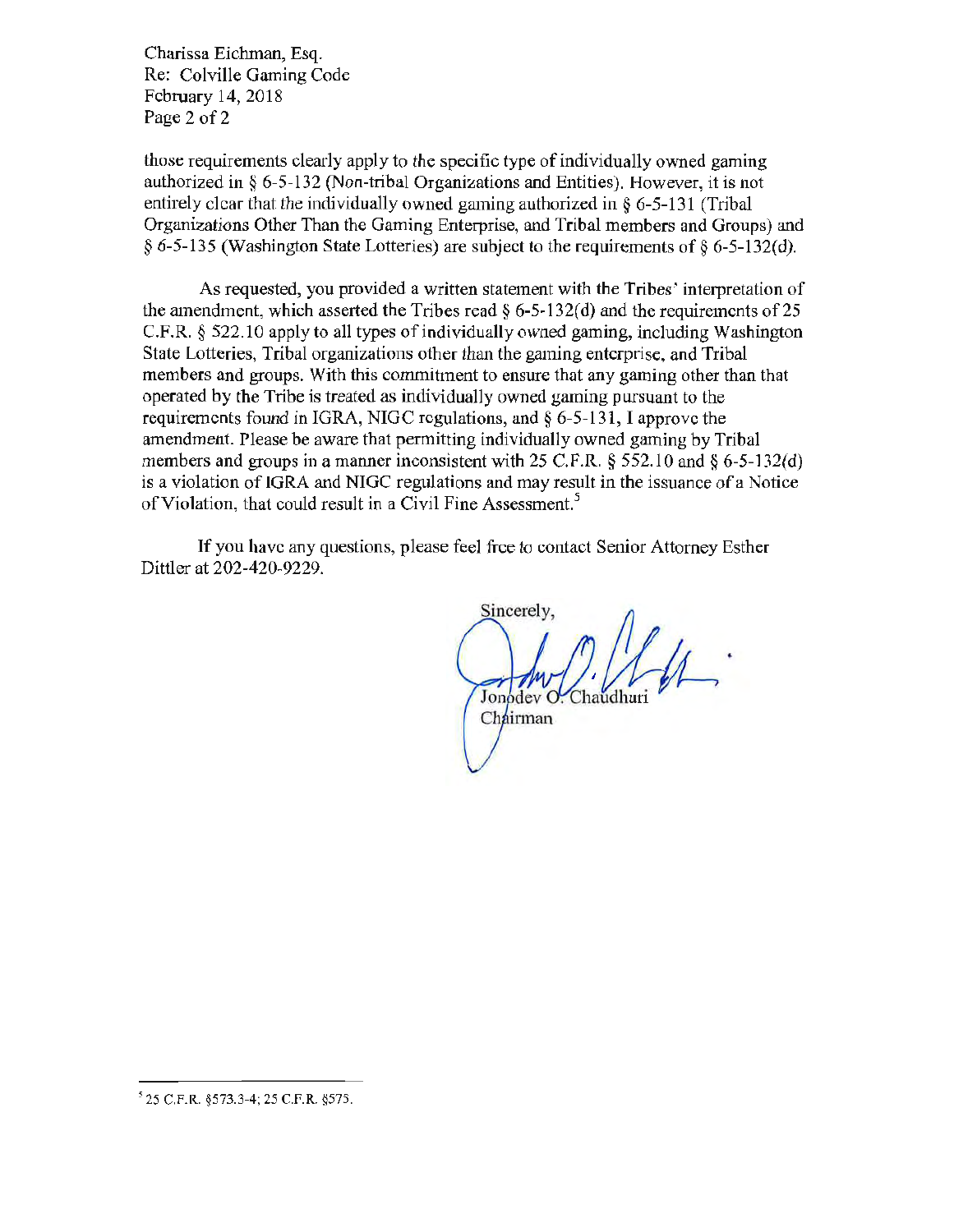

**Colville Tribal Gaming Commission** Resolution 2017-027



DATE: July 7, 2017

### SUBJECT: Chapter 6-5 (Gaming) - Proposed Amendments

Whereas, the Colville Business Council ("CBC"), by Resolutions 1995-178, 1995-179, and 1995-348, approved the Gaming Code (Title 40) for the Confederated Tribes of the Colville Reservation ("Tribes"), and the National Indian Gaming Commission ("NIGC") approved said document on July 21, 1995; and

Whereas, on January 9, 1997, the CBC, by Resolutjon 1997-02, determined that the entire Colvi1le Tribal Law and Order Code needed to be refonnatted/recodified, which changed the Gaming Code trom Title 40 to Title 6 (Regulatory Provisions). Chapter 6-5 (Gaming); and

Whereas, on January 22, 2016, the Colville Tribal Gaming Commission ("Conunission"), by Resolution 2016- 004, recommended amendments (related to tort claims, prize claims, background investigations, notice and hearing requirements, and internet gaming) to the Gaming Code, which the CBC approved by Resolution 2016-188 on April 14, 2016; and

Whereas, the NIGC raised concerns regarding the amendments approved by CBC Resolution 2016-188. related to notice and hearing requirements associated with licensing; and

Whereas, on June 10, 2016, the Commission, by Resolution 2016-053, recommended additional amendments to the Gaming Code (Chapter 6-5) in response to NlGC's concerns, and the CBC approved the additional amendments by Resolution 2016-364 on July 7, 2016; and

Whereas, the NIGC approved the Gaming Code approved by CBC Resolution 2016-364 on September22, 2016; and

Whereas, on September 23, 2016, the NIGC notified the Tribes that the Gaming Code approved on September 22, 2016, does not allow for individually-owned gaming and would need to be revised before permitting such activity; and

Whereas, on June 28, 2017, the CBC, during a regularly scheduled Law and Justice Committee meeting, requested the Commission Director to draft an amendment to the Gaming Code to address concerns related to raffles; furthermore, the Commission would like to use this opportunity to recommend other amendments related to individually-owned gaming (addressing NlGC's concerns in the September 23, 2016 letter), state lottery, and the appeal timeframe for exclusions, all of which are included in Exhibit A to this Resolution.

Colville Tribal Code, Chapter *6-S* (Gaming) Proposed Amendments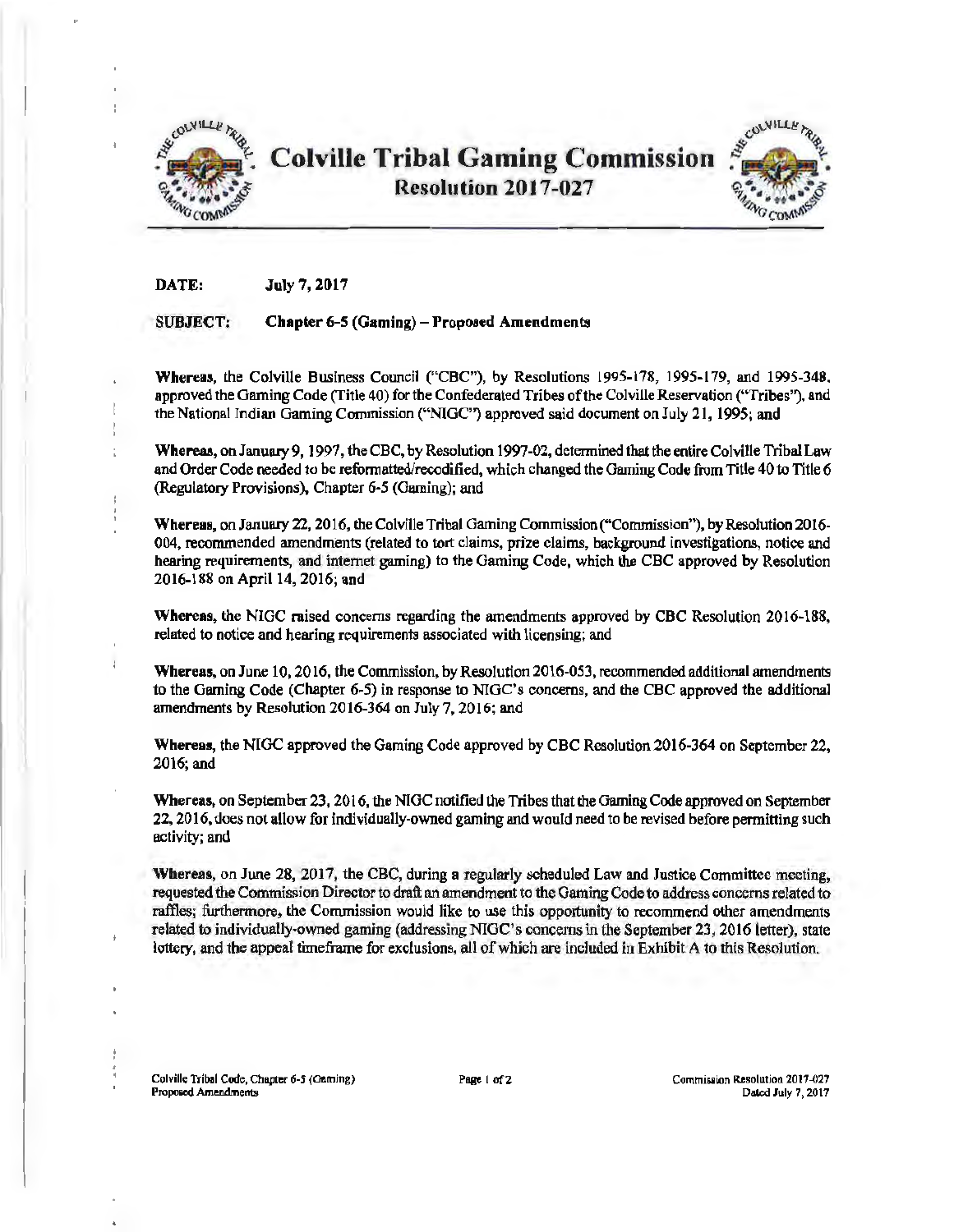Now therefore be it resolved, that the Colville Tribal Gaming Commission meeting in regular session on July 7, 2017, hereby approves the proposed amendments to Chapter 6-5 attached as Exhibit A to this Resolution, and authorizes the presentation to the Colville Business Council through its Law and Justice Committee for final approval.

Vote; Signed: ias del x :  $\alpha$   $\alpha$ Mel Tonasket, Chairman *(;;A NO*  Deb Louie, Commissioner x: <u>absent</u> YES / NO Jessica Pakootas, Commissioner I C  $YES / No$ x Margo mmiss .,..,- . *CY/ NO*  x: Jill Nanpuya-Moomaw, Commissioner  $\phi_ \vec{3}$ **AGAINST ABSTAINED:**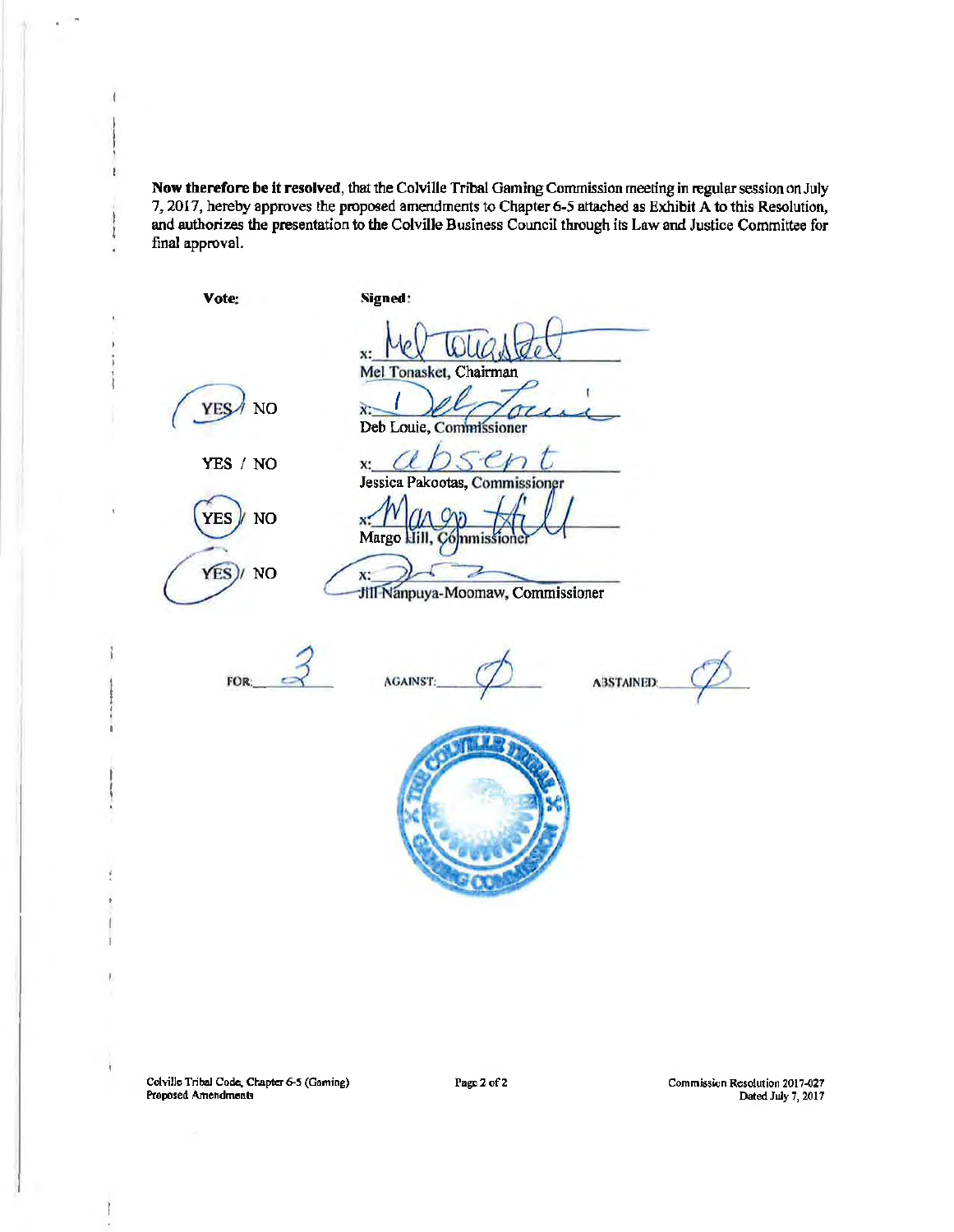# RESOLUTION

WHEREAS, it is the recommendation of the Law & Justice Committee to enact amendments or Chapter 6-5 Gaming Code as proposed (attached). Chapter 6-5 has been processed utilizing CBC Procedural Rule 3 (b), (e), (f), and (g) and is in the final stage. Requests for clarification on the amendments were received and reviewed during this comment period. Once approved, a copy shall be forwarded to the Code Reviser for certification and distribution.

THEREFORE, BE IT RESOLVED, that we, the Colville Business Council, meeting in a SPECIAL SESSION this  $2<sup>nd</sup>$  day of November, 2017 acting for and in behalf of the Colville 1 Confederated Tribes, Nespelem Washington, do hereby approve the above recommendation of the Law & Justice Committee.

The foregoing was duly enacted by the Colville Business Council by a vote of 8 FOR 0  $AGAINT 0 ABSTAINED$ , under authority contained in Article V, Section 1(a) of the Constitution of the Confederalcd Tribes of the Colville Reservation, ratified by the Colville Indians February 26, 1938, and approved by the Commissioner of Indian Affairs on April 19,  $1938.$ 

# ATTEST:

: Micliael E. Marchand, Chairman Colville Husincss Council

cc: Joel Boyd, Committee Chair Deanna James, Committee Secretary Francis Somday, Executive Director Joseph Holford, Acting BIA Superintendent Anna Vargas, Reservation Attorney William Nicholson II, Chief Financial Ofliccr Dept. or Program: Anna Vargas, Office of Reservation Attorney



Effective This Date<br>As Certified by the Code Reviser

 $NUV$  22017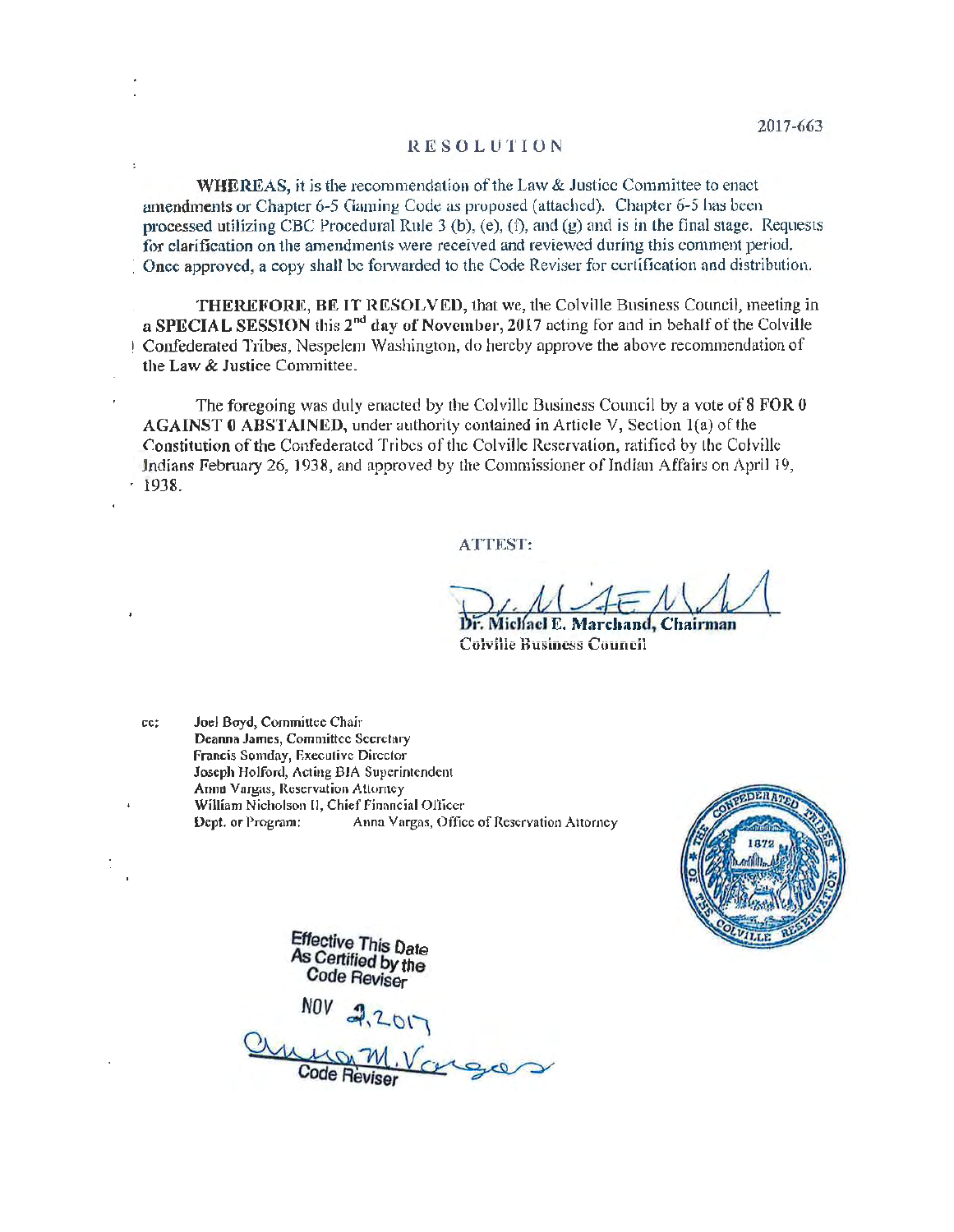| 2017-663 |  |  |
|----------|--|--|
|----------|--|--|

# Confederated Tribes of the Colville Reservation

Nespelem, Washington

TO: COLVILLE BUSINESS COUNCIL DATE: October 25, 2017 FROM: Law & Justice Committee SUBJECT: Code Amendment Chapter 6-5 Gaming Initiated By: Anna Vargas, Code Reviser . Program: Reservation Attorney

Committee Recommendations: It is the recommendntion of the Law and Justice Committee to enact amendments for Chapter 6-5 Gaming Code as proposed (attnched). Chapter 6-5 has been processed utilizing CBC Procedural Rule 3 (b), (e), (f) and (g) and is in the final stage. Requests for clarification on the amendments were received and reviewed during this comment period. Once approved, a copy shall be forwarded to the Code Reviser for certification and distribution.

| habe Clara<br>ermisn<br>Seconded by:<br><b>Business Council Actions:</b>                                                                                                                                                                                |                                                               |
|---------------------------------------------------------------------------------------------------------------------------------------------------------------------------------------------------------------------------------------------------------|---------------------------------------------------------------|
|                                                                                                                                                                                                                                                         |                                                               |
|                                                                                                                                                                                                                                                         | Groupin Simpson                                               |
| $\mathcal{S}_{\cdot}$<br>FOR Signed:                                                                                                                                                                                                                    | $5)$ but $f: G$ for and<br>Committee Chairperson              |
| $\partial$<br>NAY NATURAL COMMUNIST PROPERTY AND RESERVE AND RESERVE AND RESERVE AND RESERVE AND RESERVE AND RESERVE AND RESPONDING AND RESPONDING AND RESPONDING AND RESPONDING ASSOCIATE AND RESPONDING A REPORT OF A REPORT OF A REPORT O<br>Signed: | $\lambda : \Lambda \subset \Lambda$<br><b>CBC</b> Chairperson |
| ABSTAINED                                                                                                                                                                                                                                               | Date Enacted: $11 - 2 - 17$                                   |
| Amendments:                                                                                                                                                                                                                                             |                                                               |
|                                                                                                                                                                                                                                                         |                                                               |

Emergency (10 Affirmative Signatures) Rationale: \_\_\_

Original: Colville Business Council: Colville Business Council: Columbus Recommendation Sheet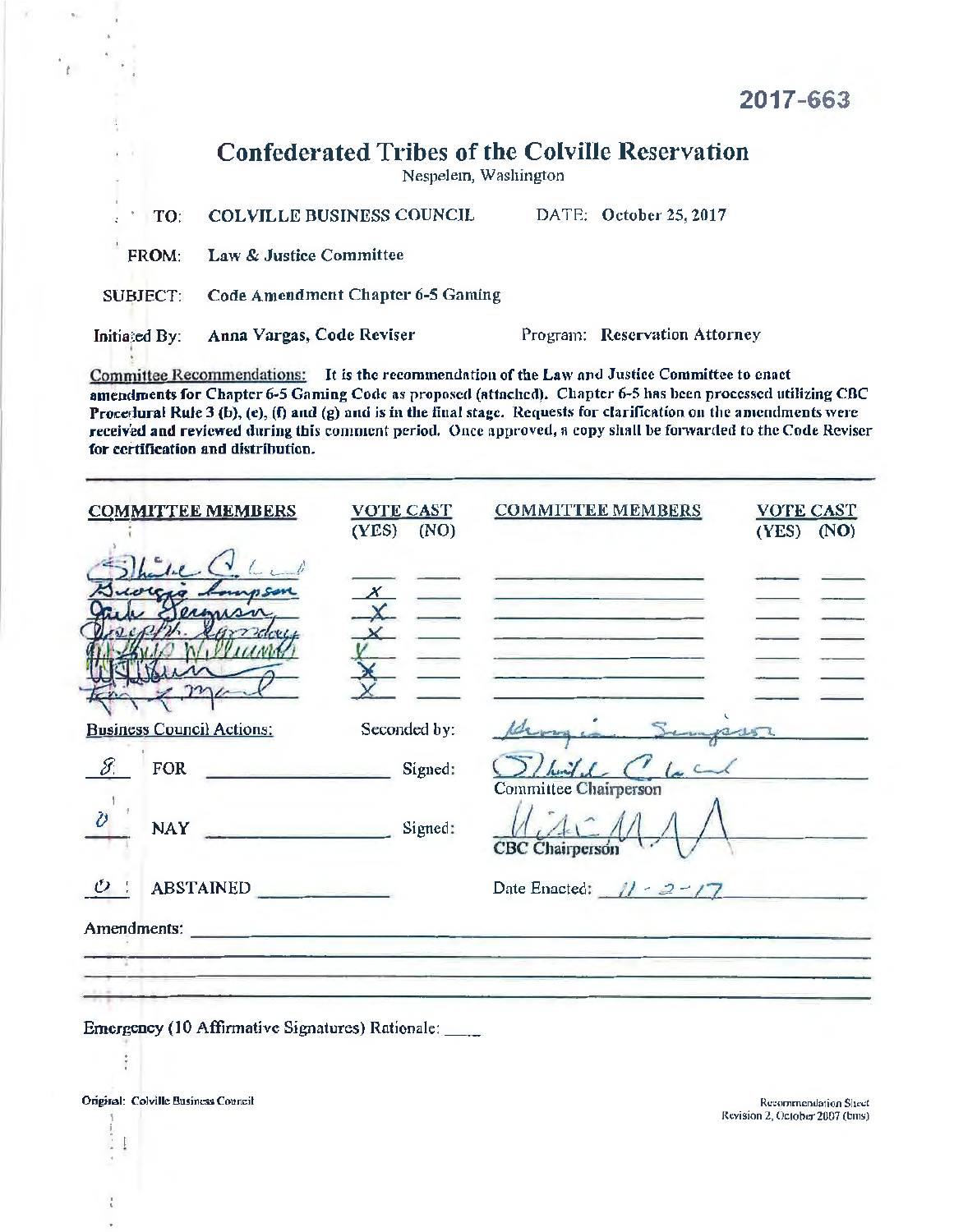#### CHAPTER 6-5 GAMING

### FINDINGS, POLICY, PURPOSE, EFFECTIVE DATE

#### 6-5-l Findings

The Colville Business Council finds that:

[(a) The Business Council has the authority, under the Constitution and By-Laws of the Confederated Tribes of the Colville Reservation, to enact laws necessary for the protection of the health, security, and general welfare of the Tribes;

(b) Certain forms of gaming activities are desired by Colville Tribal members, and their regulation is necessary for the protection of the health, security, and general welfare of the Tribes;

(c) Revenues from such activities are essential to fund Tribal governmental programs and services; <sup>I</sup>

(d) Authorized forms of gaming activities must be regulated and operated by the Tribes to insure their orderly and lawful operation in order to protect the public interest in the integrity of such gaming activities, to prevent improper or unlawful conduct in the course of such gaming activities, and to promote the development of a balanced Tribal economy by dedicating all of the net revenues from such gaming activities to the public purposes of the Tribes;

(e) Washington State law is not applicable to Tribal operations, nor does it adequately address the special interests and needs of the Tribes in both protecting Colville Indian lands and its residents and providing needed revenues to the Tribes. Under the Tribal and federal policies of Indian self-determination, it is necessary and appropriate for the Tribes to regulate gaming on Colville Indian lands; and

(f) Amendments to the currently effective Gaming Code are necessary to better provide for the regulation of the Tribes' gaming activities, and that the Gaming Code as set forth herein shall revoke, supersede, and replace the currently effective Gaming Code in its entirety.

(Amended 02/05/15, Resolution 2015-102, Certified 02/09/15)

# 6-5-2 Policy

1 It shall be Tribal policy to develop and oversee the regulation and operation of authorized gaming activities to the iend that the Tribes is better able to provide its members with community and social services and economic :development while at the same time insuring that unregulated gambling and gaming are not allowed on Colville ·Indian Lands.

(Amended 02/05/15, Resolution 2015-102, Certified 02/09/15)

# 6-5-3 !Pumose

.The purposes of this Chapter are:

(a) To provide a new and continuous source of revenue for governmental and social services to the Tribes and employ Tribal members;

;(b) To insure the proper regulation and operation of authorized amusement games and gambling;

 $k$  (c) To allow Tribal members and guests to participate in certain forms of amusement games and gambling;

(d) To provide for the social welfare and protection of Tribal members and all others who reside within or who may pass through Colville Indian lands; and

(e) To preempt state law, including the licensing, taxing, revenue distribution and enforcement parts ofRCW Chapter 9.46 as that law may apply to those activities specifically covered by this Chapter, and to implement in the place of State law, Tribal regulation and control of the activities covered herein.

(Amended 02/05/15, Resolution 2015-102, Certified 02/09/15)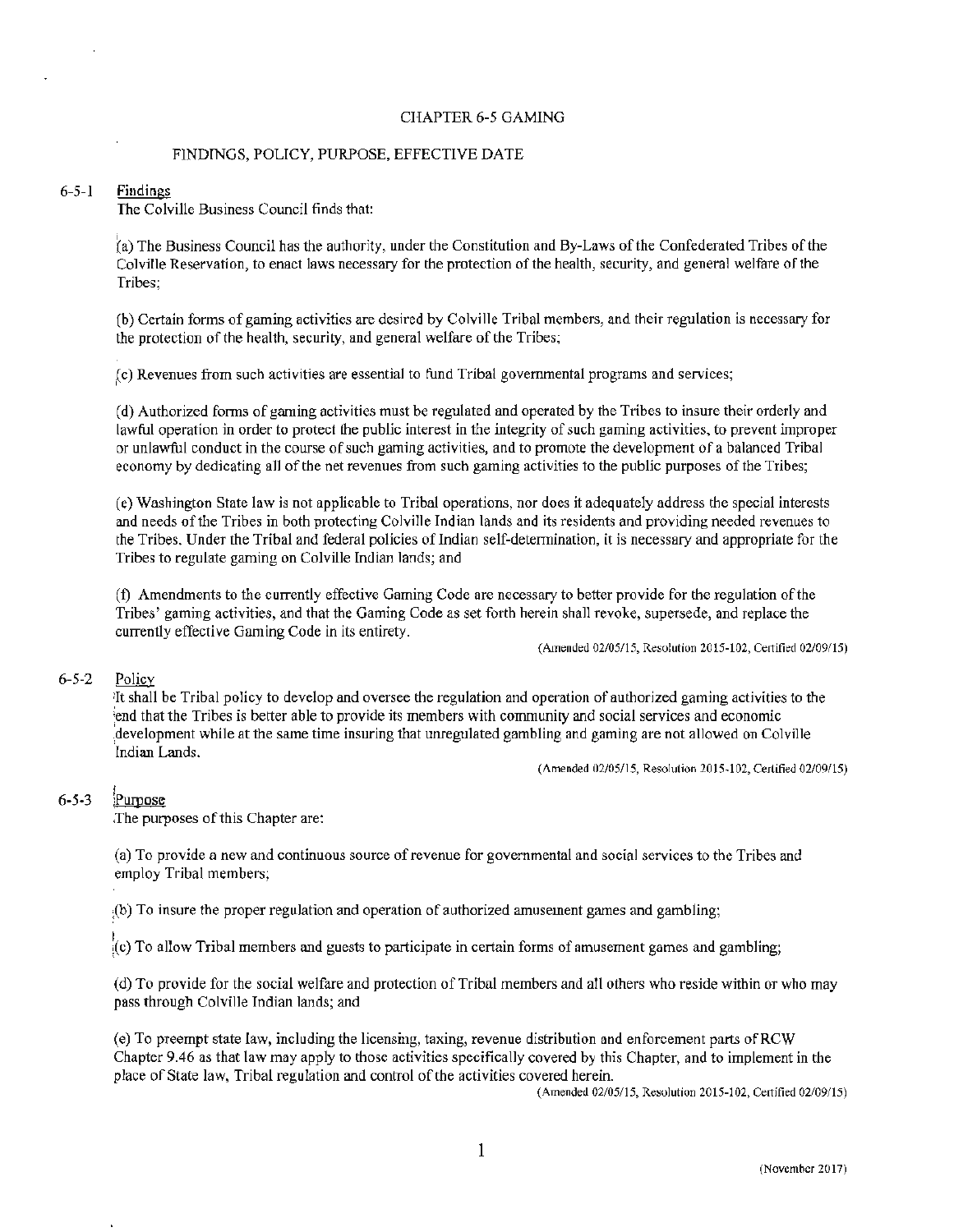# 6-5-4 Effective Date

This Chapter shall become effective as a replacement for Gaming Code, Title 40, which was approved by Resolution 1995-178 and subsequently amended by Resolution 1995-179 of the Colville Business Council, immediately upon its approval by the Chair of the National Indian Gaming Commission. Upon such approval, this Chapter shall revoke, supersede, and replace the currently effective Gaming Code in its entirety. All other laws of the Tribes inconsistent with the provisions of this Chapter and existing as of the effective date of this Chapter are hereby repealed, including all inconsistent laws, codes, ordinances, and resolutions. Repeal by this Chapter of any law, code, ordinance, or resolution shall not have the effect of reviving any prior law, code ordinance, or resolution heretofore repealed or suspended by such repealed code.

# *6-5-5* Regulatory Implementation of Chapter Revisions

All regulations, mies, and directives in effect prior to any amendment to this Chapter becoming Colville law shall remain in effect for 270 days or until the Commission adopts superseding regulations, rules, or directives, whichever comes first.

(Amended 02105115, Resolution 2015-102, Certified 02/09/15)

**DEFINITIONS** 

# 6-5-20 Rules of Construction

'Jn this Chapter, unless otherwise specifically provided:

,(a) The masculine includes the feminine;

·(b) The singular includes the plural;

(c) "Includes" and "including" are not limiting; and

(d) "Or" is not exclusive.

# 6-5-21 Definitions:

For purposes of this Chapter, unless otherwise expressly provided, the following definitions shall apply:

,(a) "Act" or "TGRA" means the Indian Gaming Regulatory Act, Public Law 100-497, 25 U.S.C. § 2701-2721 and 18 U.S.C. § 1166-1168.

(Amended 02105115, Resolution 2015-102, Certified 02109/15)

(b) reserved.

#### (Amended 02/05/15, Resolution 2015-102, Certified 02/09/15)

(c) "Applicant" means any person who has applied for a License or Finding of Eligibility under the provisions of this Chapter or Commission regulations, or employment with the Gaming Enterprise, or approval of any act or transaction for which approval is required or permitted under the provisions of this Chapter or Corrunission regulations.

(Amended 02105115, Resolution 2015-102, Certified 02/09/15)

( d) "Application" means a request for the issuance of a License, or Finding of Eligibility, or for employment by the 'Gaming Enterprise, or for approval of any act or transaction for which approval is required under the provisions of thjs Chapter or Commission regulations.

(Amended 02105/15, Resolution 2015-102, Certified 02109115)

!(e) "Bingo" means a form of gaming wherein players play for prizes with cards bearing numbers or other designations; cover numbers or designations when object, similarly numbered or designated, are drawn or electronically determined; and win the game by being the first person to cover a designated pattern on such cards. (Amended 02/05115, Resolution 2015-102, Certified 02/09/15)

 $($ f) "Class I Gaming" means all forms of gaming defined as Class I in Section 4(6) of the Act, 25 U.S.C. § 2703(6). (Amended 02/05/15, Resolution 2015-102, Certified 02/09/15)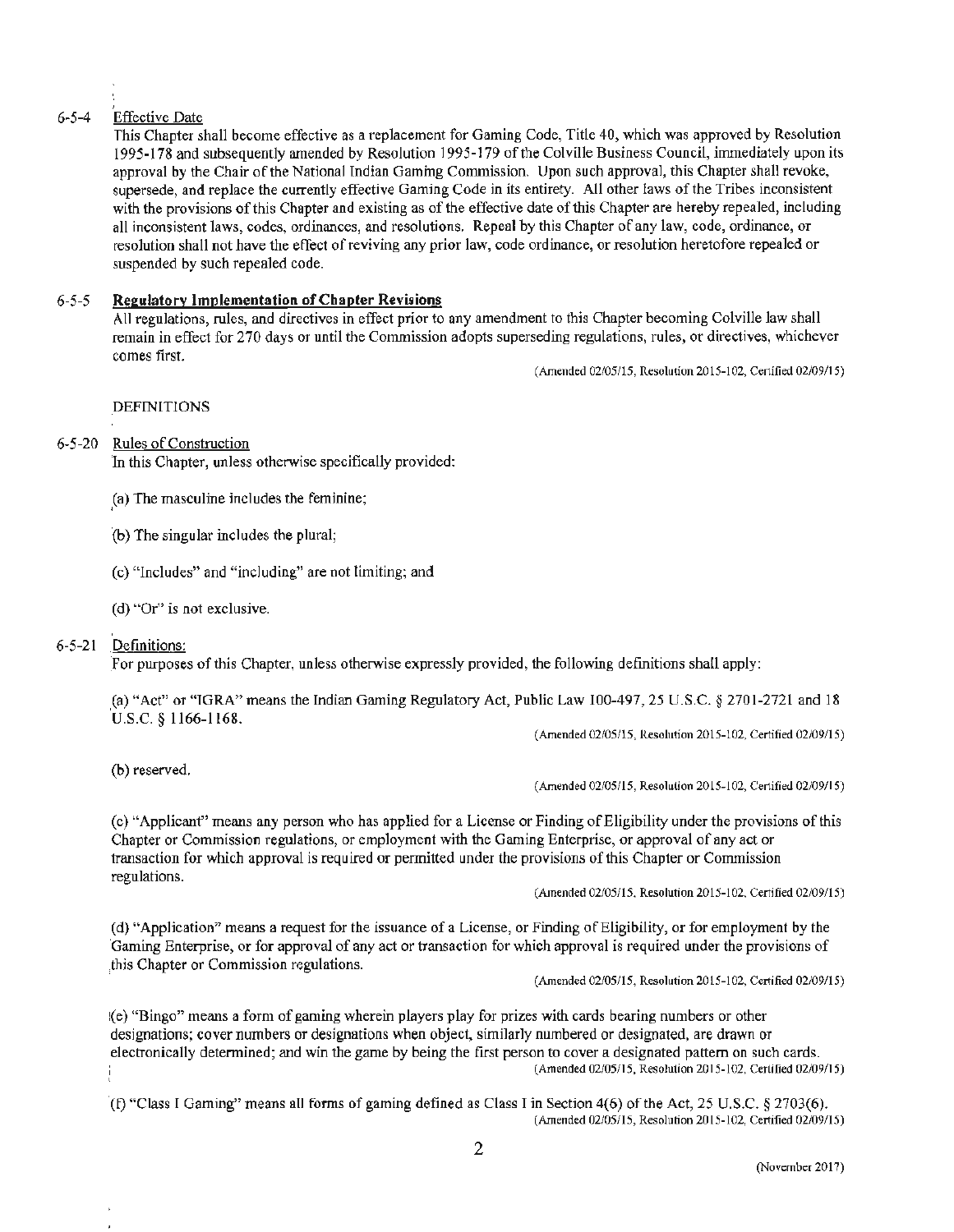.:g) "Class H Gaming" means all forms of gaming defined as Class IT in Section 4(7) of the Act, 25 U.S.C. § 2703(7). (Amended 02/05/15, Resolution 2015-102, Certified 02/09/15)

(h) "Class Ill Gaming" means all forms of gaming defined as Class ([} in Section 4(8) of the Act, 25 U.S.C. § 2703(8).

(Amended 02/05/15, Resolution 2015-102, Certified 02/09/15)

(i) "Colville Business Council" means the Business Council of the Confederated Tribes of the Colville Reservation .exercising its constitutional functions and duties.

(j) "Colville Tribal Federal Corporation" means the federally-chartered corporation formed pursuant to Section 17 of the Indian Reorganization Act for the purposes of overseeing certain Tribal gaming, construction, retail, recreational, and other commercial activities.

(Amended 02/05/15, Resolution 2015-102, Certified 02/09/15)

(k) "Conunission" means the Colville Tribal Gaming Commission established by this Chapter.

(I) "Commission Director" means the individual appointed by the Commission and approved by the Business Council to direct the day-to-day operations of the Commission as provided herein. (Amended 02/05/15, Resolution 2015-102, Certified 02/09/15)

(m) "Enterprise" means the Colville Tribal Federal Corporation, its designee, or other duly authorized enterprise established by the Tribes to conduct all gaming activities of the Tribes on Colville Indian lands.

(Amended 02/05/15, Resolution 2015-102, Certified 02/09115) (Amended 6/6/13, Resolution 2013-385, Certified 6/14/13)

(n) "Finding of Eligibility" means a fonnal finding by the Commission that the applicant is eligible for a gaming License.

(Amended 02/05/15, Resolution 2015-102, Certified 02/09/15)

(o) "Gaming" or "Gambling" means all forms of Class I, Class Il, or Class JII Gaming, as defined in IGRA at 25 .U.S.C. § 2703(6-&) conducted on the Indian Lands of the Tribes, or any other game or device approved by the :Commission, but does not include games played with cards in private homes or residences in which no person makes or charges money for operating the game, except as a player, nor traditional Indian games played privately by Tribal members and their guests.

'(p) "Gaming Employee" means any person employed as a Primruy Management Official or Key Employee by the '.Gaming Enterprise and any other person employed in the operation or management of the Gaming Enterprise, 'including, but not limited to, any person whose employment duties require or authorize access to restricted areas of a Gaming Facility not otherwise open to the public.

(Amended 02/05/15, Resolution 2015-102, Certified 02/09/15) (Amended 04/14/16, Resolution 2016-188, Cenified 04/15/16)

'(q) "Gaming Enterprise" means the Enterprise or division of the Enterprise established to operate and manage any gaming activity conducted within any Gaming Facility or over an internet Gaming System.

(Amended 02/05/15, Resolution 2015-102, Certified 02/09/15)

(r) "Gaming Facility" or "Gaming Facilities" means the building, improvements, facilities, and premises in which Class II and/or Class III gaming is conducted on a regular or ongoing basis.

(Amended 02/05/15, Resolution 2015-102, Certified 02/09/15)

(s) "Gaming Goods or Services" means the providing of Gaming or Gaming-related goods or services to the Tribes in connection with the operation of Class II or Class III gaming in a Gaming Facility or on the Internet Gaming System, including any items or supplies used for or in conjunction with games and Gaming and the security for such games and shall include the games themselves including gaming machines, gaming tables, cards, chips, dice, etc.; machines that count, weigh, or otherwise are used to process currency, chips, gaming tickets, gift cards, and other items of monetary value on the gaming floor or in backroom operations including currency and ticket counters, ticket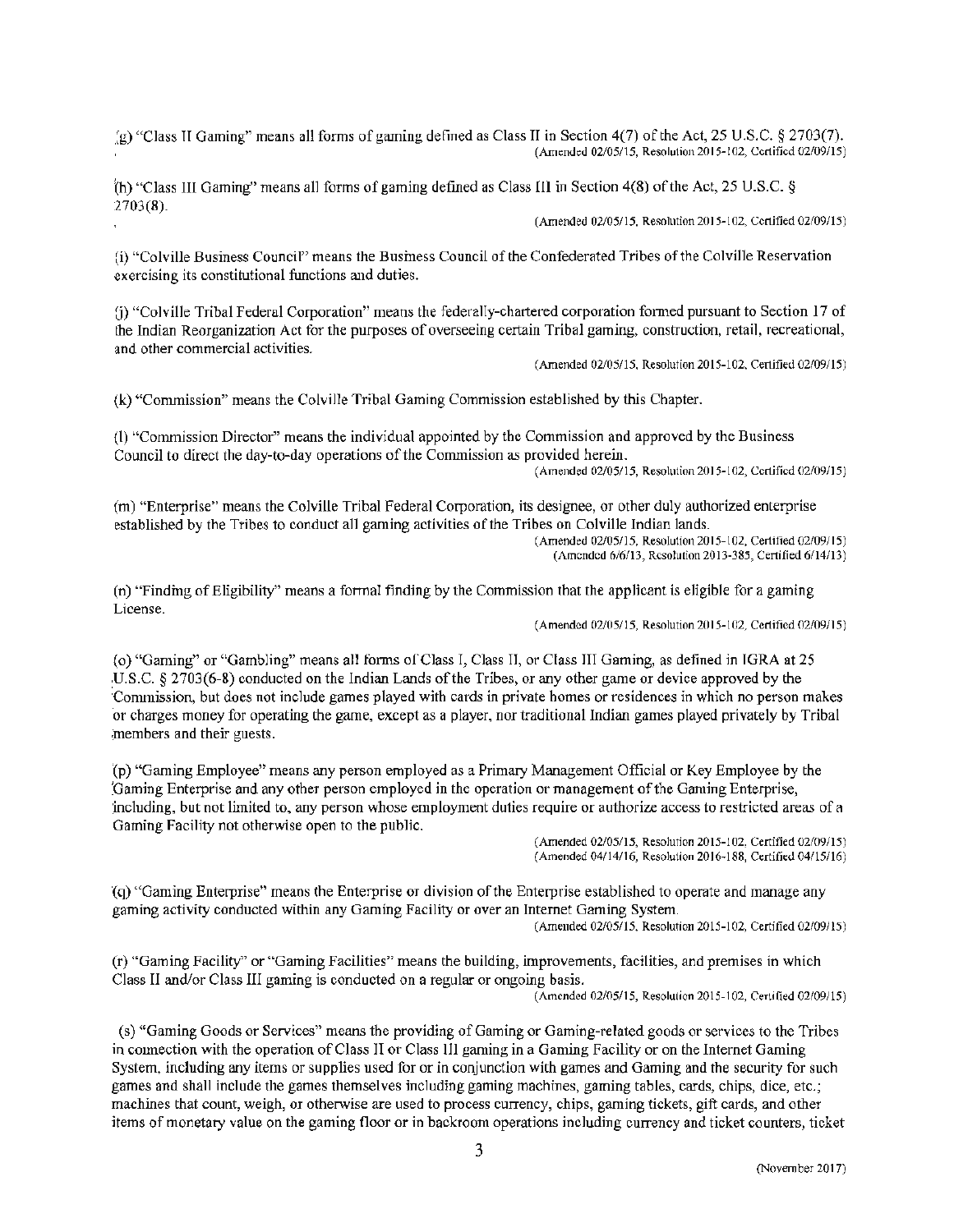redemption units, ticket and currency kiosks, and bill breakers; software and computer hardware that control such games and/or that monitors or accounts for money and tickets for one or more games or that tracks players; security equipment such as surveillance cameras, recording equipment, key security systems, etc.; and the parts and supplies for such games, machines, items, and systems.

(Amended 02/05/15, Resolution 2015-102, Certified 02/09/15)

(t) "Gaming Operation" means the Gaming Enterprise operated by the Tribes in accordance with the Tribal-State Compact and all business and economic activities conducted by the Gaming Enterprise

(Amended 04/14/16, Resolution 2016-188, Certified 04/15/16)

(u) "Gaming Vendor" means any person or entity that manufactures, sells, or supplies Gaming Goods or Services as defined in sub-section (s) above.

(Amended 02/05115, Resolution 20 I 5-102, Certified 02/09/15)

(v) "Indian lands" means all lands of the Confederated Tribes of the Colville Reservation that meet the definition of Indian lands as defined in 25 U.S.C. § 2703(4).

(Amended 02/05115, Resolution 2015-102, Certified 02/09/15)

(w) "Internet Gaming" means the placing of wagers using an Internet Gaming System, the core components of which are physically located on the Indian lands of the Tribes, through which the Confederated Tribes of the Colville Reservation may offer authorized games to authorized players who have established Internet Gaming Accounts, and includes all games of chance and gaming activities that are not expressly prohibited by federal law. Internet Gaming .shall not include any promotional or marketing activities conducted over the Internet in which the elements of consideration, chance, and reward are not present.

(Amended 02/05/15, Resolution 2015-102. Certified 02/09/15)

(x) "Internet Gaming Account" means an account that an authorized player shall use for the deposit and withdrawal of funds used for Internet Gaming.

(Amended 02/05/15, Resolution 2015-102, Certified 02/09115)

(y} "Internet Gaming Service Provider" means a Person that does any of the following on behalf of the Confederated Tribes of the Colville Reservation:

(1) Directs, provides, or solicits customers to or for the Internet Gaming System or materially assists in any of those activities in exchange for a commission or other fee;

(2) Manages, administers, or controls wagers on authorized Internet games;

(3) Manages, administers, or controls the Internet games with which those wagers are associated;

(4) Develops, maintains, provides, or operates an Internet Gaming System; or

(5) Manufactures, sells, or supplies gaming goods, equipment, or services used in connection with an Internet Gaming System.

(Amended 02/05/15, Resolution 2015-102, Certified 02/09/15).

(z) "Internet Gaming System" means all hardware, software, and communications that comprise a system for the purpose of offering authorized Internet Gaming.

(Amended 02/05/15, Resolution 2015-102, Certified 02/09115)

.(aa) "Interstate Common Pari-Mutuel Pool" means a pari-mutuel pool consisting ofpari-mutuel wagers placed at a track, its intrastate betting locations, other jurisdictions and the off-track pari-mutuel wagers placed and accepted by pari-mutuel books.

(Amended 02/05/15, Resolution 2015-102, Certified 02/09/15)

{bb) "Key Employee" means a person who performs one or more of the following functions: bingo caller; counting room supervisor; chief of security; custodian of gaming supplies or cash; floor manager; pit boss; dealer; croupier; approver of credit; or custodian of gambling devices and the Internet Gaming System, including persons with access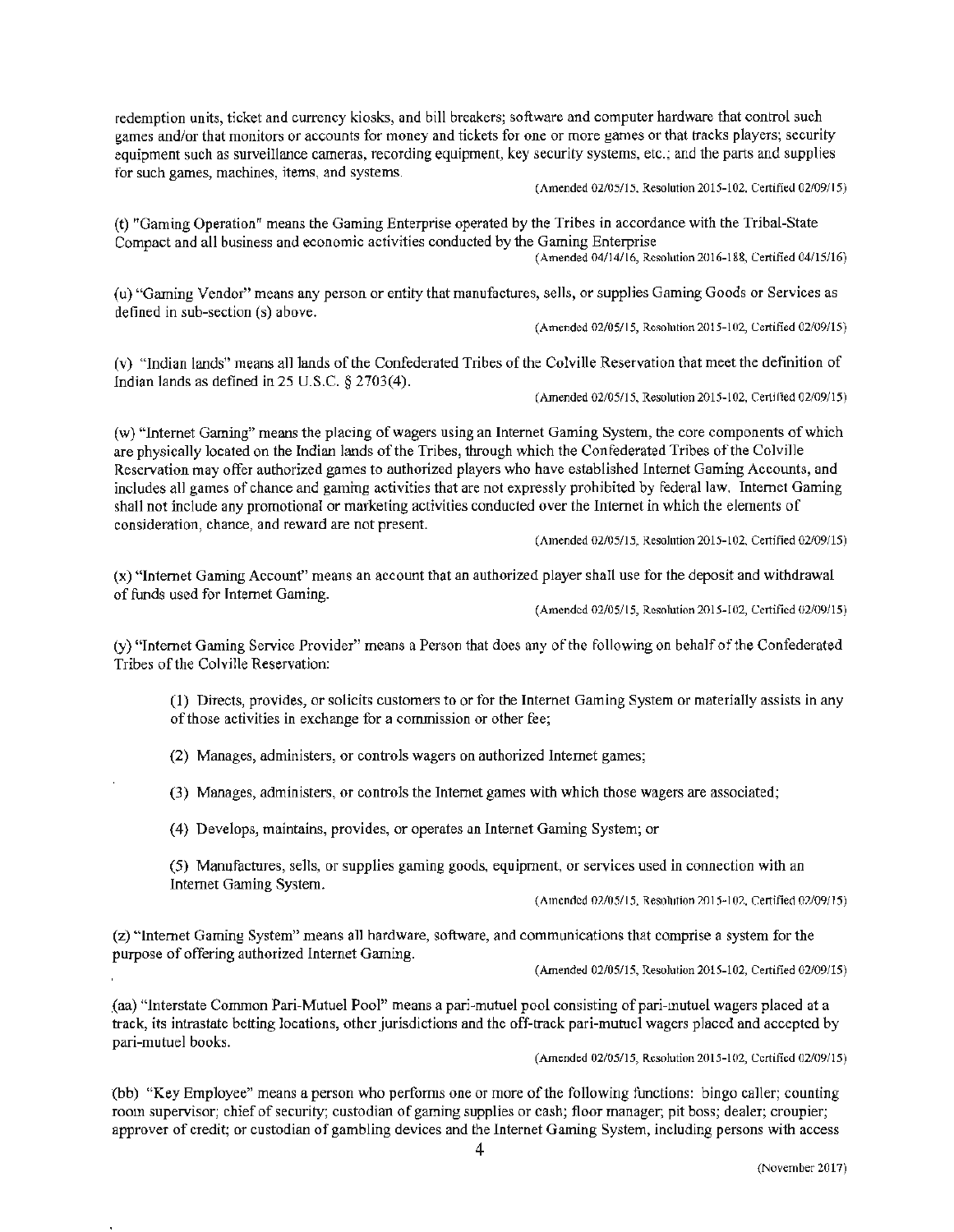10 cash and accounting records within such devices. "Key Employee" also includes:

(I) Person whose duties and functions are in relation to the operation, management, administration, or control of wagers and games on an authorized Internet Gaming System;

(2) If not otherwise included, any other person whose total cash compensation is in excess of \$50,000.00 per year;

(3) If not otherwise included, the four most highly compensated persons in the Gaming Enterprise; or

(4) Any other person as designated by the Commission.

(Amended 02/05/15, Resolution 2015-102, Certified 02/09/15)

(cc) "License" means a revocable privilege granted by authority of the Commission to any natural person or an entity to be involved with the gaming operation or in providing Gaming Goods or Services to the Gaming Enterprise. (Amended 02/05/15, Resolution 2015-102, Certified 02/09/15) (Amended 04/!4/!6, Resolution 2016-188, Certified 04/15/16)

(dd) "Licensee" means any natural person or entity who has been licensed by the Commission to be involved with the gaming operation or in providing Gaming Goods or Services to the Gaming Enterprise. (Amended 02/05/IS, Resolution 2015-102, Certified 02/09/15)

( ee) "Lottery" means a scheme, plan or device for the distribution of money or property by an element of chance which, for the opportunity to possibly share in such distribution persons have paid or agreed to pay a valuable consideration. "Valuable consideration" as an element of a lottery shall not include:

( 1) Listening to or watching a television or radio program or subscribing to a television service;

(2) Filling out and returning a coupon or entry blank or facsimile which is received through the mail or published in a newspaper or magazine, or in a program sold in connection with and at a regularly scheduled sporting event, or the purchase of such a newspaper, magazine or program;

(3) Sending a coupon or entry blank by mail to a designated address in connection with a promotion conducted on Colville Indian lands;

(4) Visiting any business establislunent to obtain a coupon or entry blank;

(5) Mere registration without the purchase of any goods or services;

(6) Expenditure of time, thought, attention or energy in pursuing promotional material;

(7) Placing or answering a telephone call in a prescribed manner or otherwise making a prescribed response or answer; or

(8) Furnishing the container of any product as packaged by the manufacturer, or a particular portion thereof but only if furnishing a plain piece of paper or card with the name of the manufacturer or product handwritten on it is acceptable in lieu thereof.

(Amended 02/05/15, Resolution 2015-102, Certified 02/09/15)

(ff) "Management Contract" means a contract within the meaning of 25 U.S.C.  $\S 2710(d)(9)$  and 2711. (Amended 02/05/15, Resolution 2015-102, Certified 02/09/15)

(gg) "Management Contractor" means a natural person or entity that has entered into a management contract with the ,Tribes or the Gaming Enterprise which has been approved pursuant to 25 U.S.C.§§ 2710(d)(9) and 271 l. (Amended 02105/15, Resolution 2015-102, Certified 02/09/15)

(hh) "Manufacturer" means a natural person or entity that manufactures Gaming Devices and/or component parts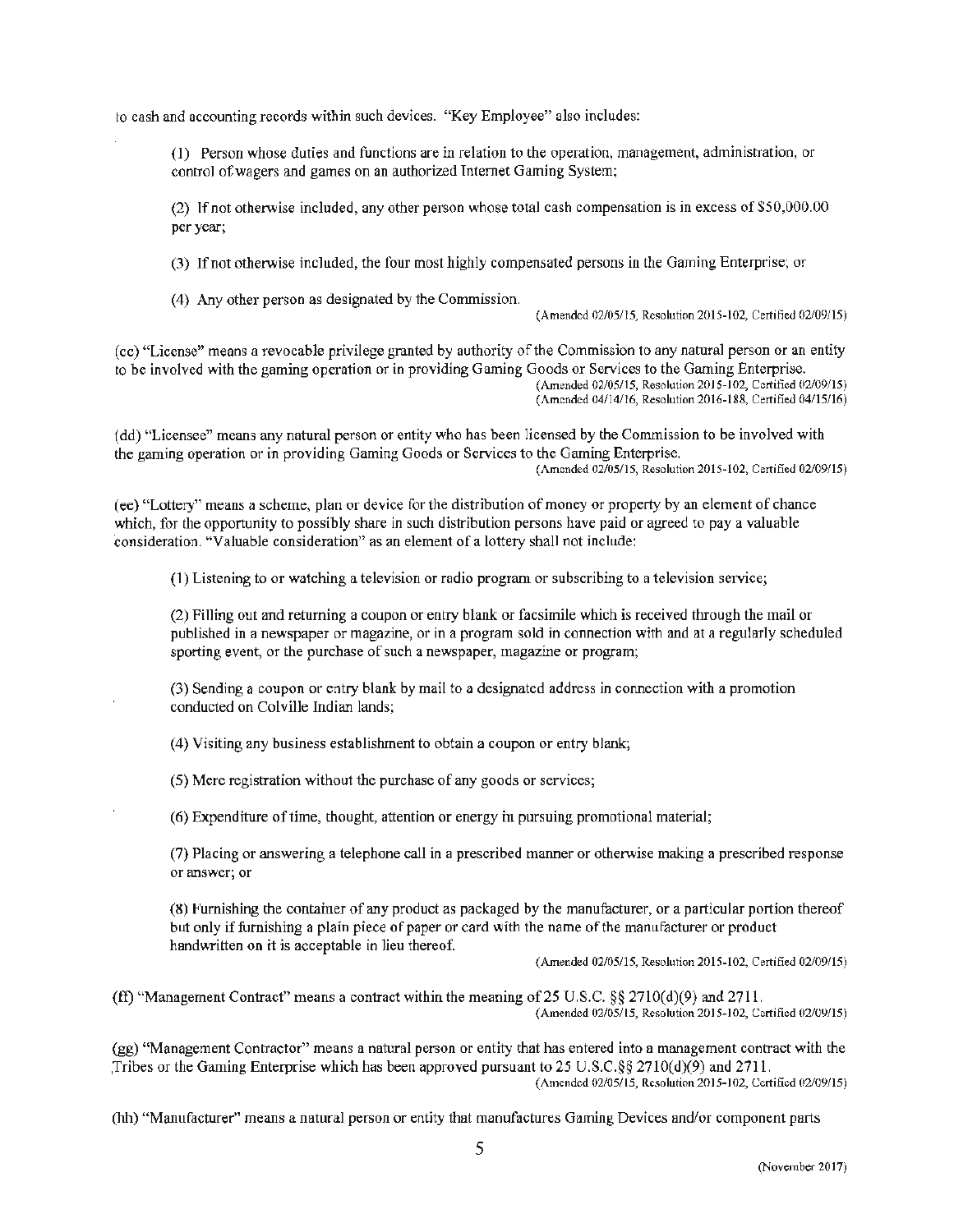~hereof as defined by this Chapter or Conunission regulations for use or play in the Gaming Facilities. (Amended 02/05/15, Resolution 20 l 5-l02, Certified 02/09/15)

(ii) "National Indian Gaming Commission (NlGC)" means the federal commission established pursuant to 25 U.S.C. § 2704.

(ii) "Net Revenue" means gross revenues of a gaming activity less amounts paid out as, or paid for, prizes, winnings and total gaming-related operating expenses, including all those expenses of the Gaming Enterprise commonly known as operating expenses and non-operating expenses consistent with professional accounting pronouncements, but excluding management fees paid to a management contractor.

(Amended 02/05/15, Resolution 2015-102, Certified 02/09115)

(kk) "Non-Gaming Goods or Services" means services or goods to a Gaming Facility or in relation to the Internet Gaming that are not directly related to or used in connection with Gaming activities or the handling, processing, and/or accounting of cash or cash equivalents from Gaming activities. Examples of Non-Gaming Goods or Services include, but are not limited to, utilities, landscaping; furniture; fuel; retail items; art or design services; linen and laundry services; airlines; hotels used for business travel; subscription newspapers and periodicals; food and beverages; cleaning supplies; and general purpose equipment or items such as light bulbs, vacuum cleaners, decorations, and providers of entertaimnent services.

(Amended 02/0S/15, Resolution 2015-102, Ce1tified 02/09/15)

(II) "Non-Gaming Employee" means any person employed by the Gaming Enterprise who is not a Gaming Employee.

(Amended 04/14/16, Resolution 2016· 188, Certified 04/15/16)

(mm) "Non-Gaming Employee License" means a revocable privilege granted by the authority of the Commission to any natural person employed in a non-gaming position with the Gaming Enterprise. (Amended 04/14/16, Resolution 2016-188, Certified 04/15/16)

(m1) "Non-Gaming Vendor" means any person or entity that sells or supplies Non-Gaming Goods or Services. (Amended 02/05/15, Resolution 2015-102, Certified 02/09/15)

(oo) "Off-track Pari-mutuel Wager" means a wager placed by a Patron and accepted by the Gaming Enterprise's pariinutuel book on a race or races offered as part of an interstate common pari-mutuel pool whether or not the wager is actually included in the total amount of the interstate wagering pool.

(Amended 02/05/15, Resolution 2015-102, Certified 02/09/15)

(pp) "Pari-mutuel" means a system of wagering on a race or sporting event whereby the winners divide the total amount wagered, after deducting commission, fees, and taxes, in proportion to the amount individually wagered.

(qq) "Patron" means any person or group of persons who participate as players in games as defined by this Chapter, or who are physically present on premises wherein or whereon such games are being played, but shall not include employees of the Gaming Enterprise in the course of their employment.

(Amended 02/05/15, Resolution 2015-102, Certified 02/09/15)

 $(\pi)$  "Person" means any natural person or an association, partnership, corporation, firm, trust, cooperative or other form of business entity.

(Amended 02/05/15, Resolution 2015-102, Certified 02/09/15)

(ss) "Premises" means land together with all buildings, improvements, fixtures, and personal property located thereon.

.(tt) "Primary Management Official" means any individual of the Gaming Enterprise who exercises authority and management responsibility over the daily operation of the Gaming facility, including the authority to hire and fire 'employees, to supervise employees or to establish operational policy for the gaming activity or Gaming Facility. Such officials shall include, but not be limited to, all owners, officers, shareholders with greater than a ten (10%) percent ownership interest, partners of the management contractor, if any, the chief financial officer, any other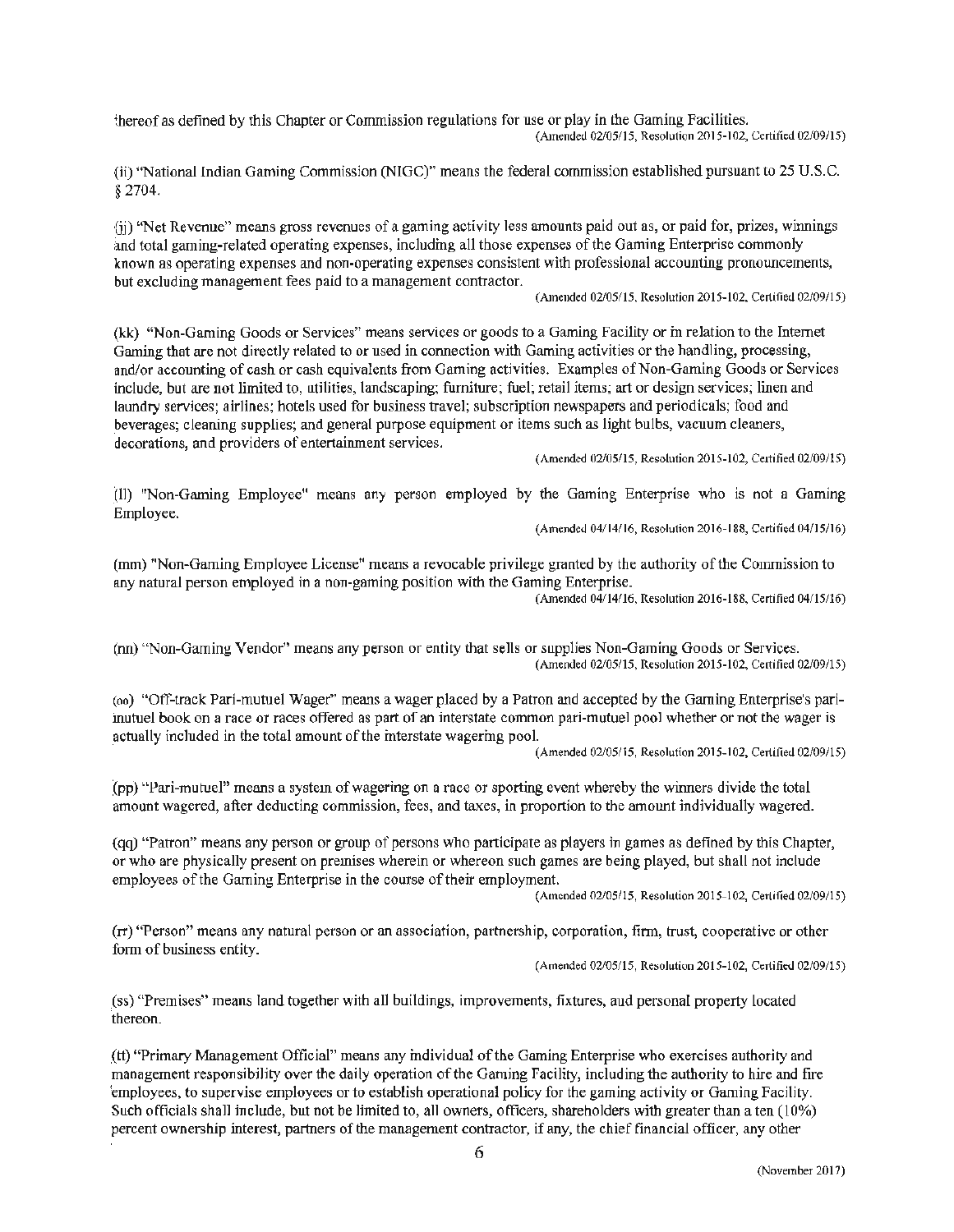person who has financial management responsibility, and any other person designated by the Conunission as a primary management official.

(Amended 02/05/15, Resolution 2015-102, Certified 02/09/15) (Amended 04/14/16, Resolution 2016-188, Certified 04/15/16)

(uu) "Principal" means with respect to any management contractor or business entity:

(l) Each of its officers and directors;

(2) Each of its principal management employees, including any chief executive officer, chief financial officer, chief operating officer or general manager; Each of its owners or partners, if an unincorporated business;

(3) Each of its shareholders who own more than ten (10%) percent of the shares of the corporation, ifa corporation;

(4) Each person other than a banking institution who has provided financing for the entity constituting more than ten (10%) percent of the total financing of the entity; and

(5) Each of the beneficiaries, or trustees of a trust.

(Amended 02/05/15, Resolution 2015-102, Certified 02/09/15)

(vv) "Race book" means the business of accepting wagers upon the outcome of any event held at a track which uses the pari-mutuel system of wagering.

(ww) "Regulation" means a rule, standard, directive or statement of general applicability which effectuates the provisions and policy of the Commission, this Chapter or the policy of the Tribes.

(xx) "Reservation" or "Tribal Lands" means all lands within the exterior boundaries of the Tribes' reservation, and lands otherwise enumerated in 18 U.S.C.1151 and 25 U.S.C. 2703(4).

(Amended 02/05115, Rcsolution 2015-I02, Certified 02/09/15)

{yy) "State" means the State of Washington, its authorized officials, agents and representatives.

(zz) "Track" means an in-state or out-of-state facility licensed to operate horse or other racing where pari-mutuel wagering on races is conducted. Where applicable, the term also includes a person or governmental agency in or outside a state that operates a track or shares in its revenues and also includes an association of tracks.

.(aaa) "Tribal Court" means the Courts of the Confederated Tribes of the Colville Reservation exercising their constitutional functions.

(bbb) "Tribal Law Enforcement Agency" means the police force of the Tribes established and maintained by the Tribes pursuant to the Tribes powers of self-government to carry out Jaw enforcement on Colville Indian lands. (Amended 02/05/15, Resolution 2015-!02, Certified 02/09/15)

'(ccc) "Tribal-State Compact or Compact" means a written document, either negotiated and agreed to by the Colville Tribes and an official or agency of the State of Washington, or prescribed by the Secretary pursuant to 25 U.S.C. § 2710(d)(7)(B)(vii), governing the conduct of Class III gaming activities on Colville Indian lands.<br>(Amended 02/05/15, Resolution 2015-102, Certified 02/09/15)

(ddd) "Tribes" and "Tribal" means the Confederated Tribes of the Colville Reservation.

COLVILLE TRIBAL GAMING COMMISSION

#### 6-5-50 Establishment

The Colville Tribal Gaming Commission having been established under the Tribes' prior Gaming Code, which was approved by the NIGC on July 21, 1995, shall continue to act as the gaming regulatory body of the Tribes and be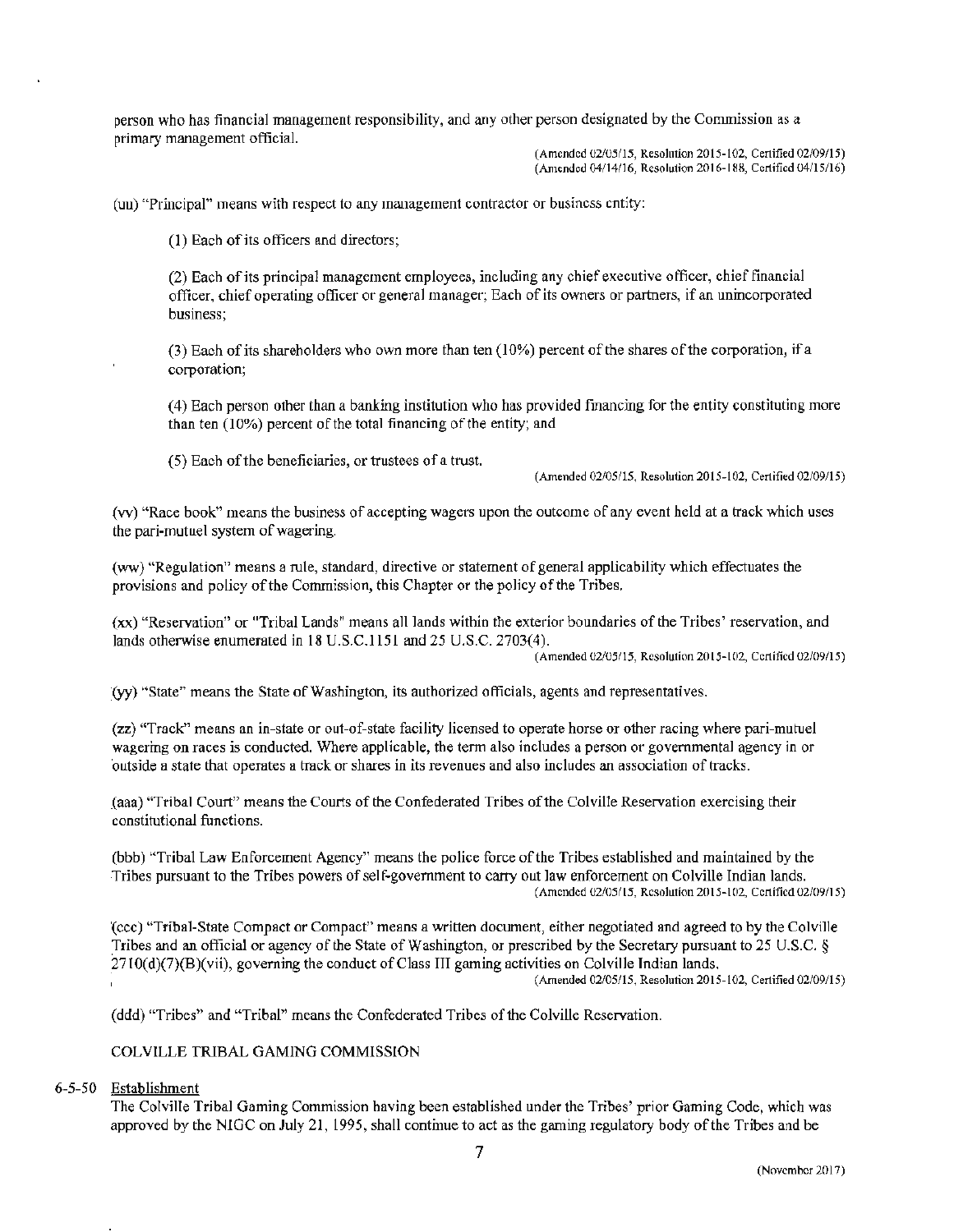responsible for carrying out regulatory functions as defined in this Chapter. The Commission shall consist of five members, at least two of whom shall be members of the Tribes, but none of whom shall be employees or managers of the Gaming Enterprise.

(Amended 02/05/15, Resolution 2015-102, Certified 02/09/15) (Amended 6/6/13, Resolution 2013-385, Certified 6/14/13)

# 6-5-51 Composition

The five members of the Commission shall be appointed by resolution of the Council to a term of three (3) years commencing on the date of their appointment. Three Conunissioners shall constitute a quorum. Once appointed, Commission members may serve beyond the expiration of his or her term until a successor has been appointed. The Commission shall elect a Chaimtan, and any other Commission officers it sees fit from the Commissioners. (Amended 02/05/15, Resolution 2015-102, Certified 02/09/15)

### 6-5-52 Vacancy

Should any vacancy in the Commission occur, the position shall be filled by appointment of the Business Council. The terms of office of each person appointed to fill a vacant position shall be for the balance of the unexpired term for such position; provided, however, that any prospective appointee must meet the qualifications established by this Chapter. The Business Council may appoint Commissioners on a *pro tempore* basis if the need arises. *Pro ternpore*  appointments shall not exceed three months.

(Amended 02/05/15, Resolution 2015-102, Certified 02/09/15)

### 6-5-53 Qualifications of Commissioners

The Commissioners shall be at least twenty-five (25) years of age and shall have substantial education or experience in gaming operations, the practice of gaming law, gaming control, law enforcement, accounting, or public administration. No member or employee of the Commission shall participate as a player in any gaming activities conducted by the Tribes or have a financial interest in, or management responsibility for, any gaming activity. No member or employee of the Commission shall have been convicted of any gaming-related offense or any crime involving an element of untruthfulness or dishonesty, including but not limited to fraud, theft, bribery, or embezzlement, regardless of the degree of the offense, by any court of law.

(Amended 02/05/15, Rcsolution 2015-I02, Cenified 02/09/15) (Amended 2/24/12, Certified 3/8/12, Resolution 2012-81)

# 6-5-54 Removal of Members

(a) A Commissioner may only be removed by the Colville Business Council or the Conunission for cause, which shall include, without limitation, gross neglect of duty or misconduct; conviction of a felony, any gaming related offense, or any offense of any degree involving dishonesty or untruthfulness; solicitation or acceptance of bribes; excessive use of intoxicants or controlled substances; and any conduct which threatens the honesty or integrity of the Commission or otherwise violates the letter or intent of this Chapter.

(b) Notice of a proposed suspension and/or removal shall be provided to the Commissioner at least fourteen ( 14) days in advance of the date set for a hearing before the Business Council, which notice shall state the cause or causes for removal with sufficient particularity to put the Commissioner on notice of the nature of the charges against him or her. The Commissioner shall be afforded the right to respond to the charges and present evidence in his or her defense at a hearing convened by the Business Council.

( c) The decision of the Ilusiness Council following the hearing shall be final and binding and shall not be subject to judicial review.

(d) The Commissioner shall be removed by the Business Council and the position deemed immediately vacant if the Commissioner is convicted by a court of law of any felony or any offense of any degree involving an element of untruthfulness or dishonesty.

(Amended 02/05/15, Resolution 2015-102, Certified 02/09/15)

#### *6-5-55* Compensation

The members of the Commission shall serve on a part-time basis as needed to perform the functions established by this Chapter. Compensation for the Commissioners shall be set by the Business Council after considering the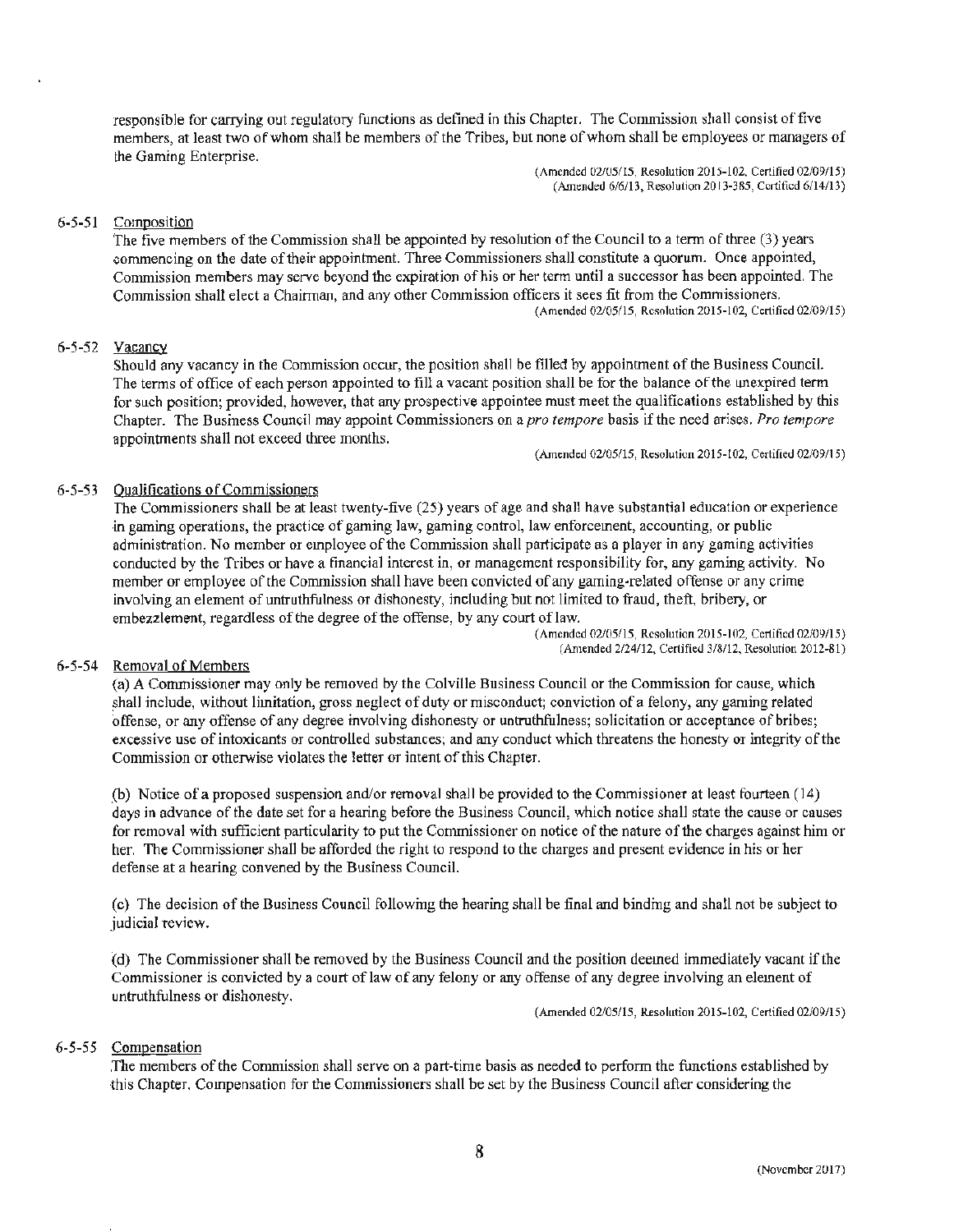recommendation of the Conunission, provided that once established, compensation shall not be reduced during a Commissioner's term.

(Amended 02/05115, Resolution 2015-102, Certifad 02/09/15)

### 6-5-56 Confidentiality

Any record or document maintained by the Commission shall not be subject to being produced, copied, or disclosed in any manner, except by order of a court of competent jurisdiction, by request pursuant to a Compact provision, or by request of an administrative agency of the United States, if the Commission determines that the disclosure of such information would be harmful to the effective and fair regulation of gaming, would disclose trade secrets or proprietary information, or would impair ongoing investigations. Information and records of the Commission shall be deemed confidential and may not be disclosed except pursuant to the discretion of the Commission in proceedings before it, as required by the Compact or this Chapter, or pursuant to a court order of competent jurisdiction. (Amended 02/05/15, Resolution 2015-102, Certified 02/09/15)

# 6-5-57 Powers and Duties of the Commission

The Commission shall have independent authority to exercise any reasonable power and authority necessary to perform the duties, functions, and responsibilities assigned hereunder. The Commission's duties and responsibilities shall be limited and specific to regnlatory functions, as distinguished from the management and operational functions of the Gaming Enterprise. The Colville Tribal Gaming Commission will fairly and impartially administer the provisions of this Chapter, and shall have and perform powers and duties as prescribed by this Chapter, which include the following powers and duties, which shall be exercised consistently with IGRA, the Compact, this Chapter, and all applicable tribal and federal laws, rules, regulations, and policies:

(a) Administer this Chapter, by exercising all powers necessary to accomplish the purposes of this Chapter and recommend to the Business Council amendments to this Chapter.

(b) Provide regulatory oversight for purposes of safeguarding the honesty, integrity, fairness of the Tribes' gaming operations and the security of the Tribes' gaming revenues through an on-going program ofreviews and audits and regulation of all gaming revenues. All money or thing of value commingled with gaming revenue shall be subject to the Commission's regulatory oversight.

(A.mended 04/14/16, Resolution 2016-188, Certified 04/15/16)

(c) Establish, adopt and enforce rules and regulations in furtherance of the regulatory purposes of this Chapter and the perfonnance of its administrative, licensing, and regulatory fimctions.

(d) Establish by written regulation and provide regulatory oversight of the Tribes' gaming activities, including parimutuel betting and amusement games, which may hereafter be authorized in accordance with this Chapter.

(e) Verify that all authorized Internet Gaming Systems are designed in a manner that requires players to verify their identity and physical location prior to game play.

(f) Verify implementation of appropriate data security standards to prevent Internet Gaming System access to persons whose age and location have not been verified.

(g) Verify that the Tribes' Gaming Facilities are constructed, maintained, and operated in a manner that adequately protects the environment and public health and safety

(h) Assess and collect fees and payments established by this Chapter or by regulation.

(i) Adopt and submit to the Business Council an arumal proposed operating budget.

G) Retain legal counsel and professional services, including investigative services, to assist in any matters over which the Commission possesses jurisdiction.

(k) Conduct or cause to be conducted background investigations and a review of the prior activities, reputation, habits, and associations, as prescribed by law, of all Key Employees and Primary Management Officials, Principals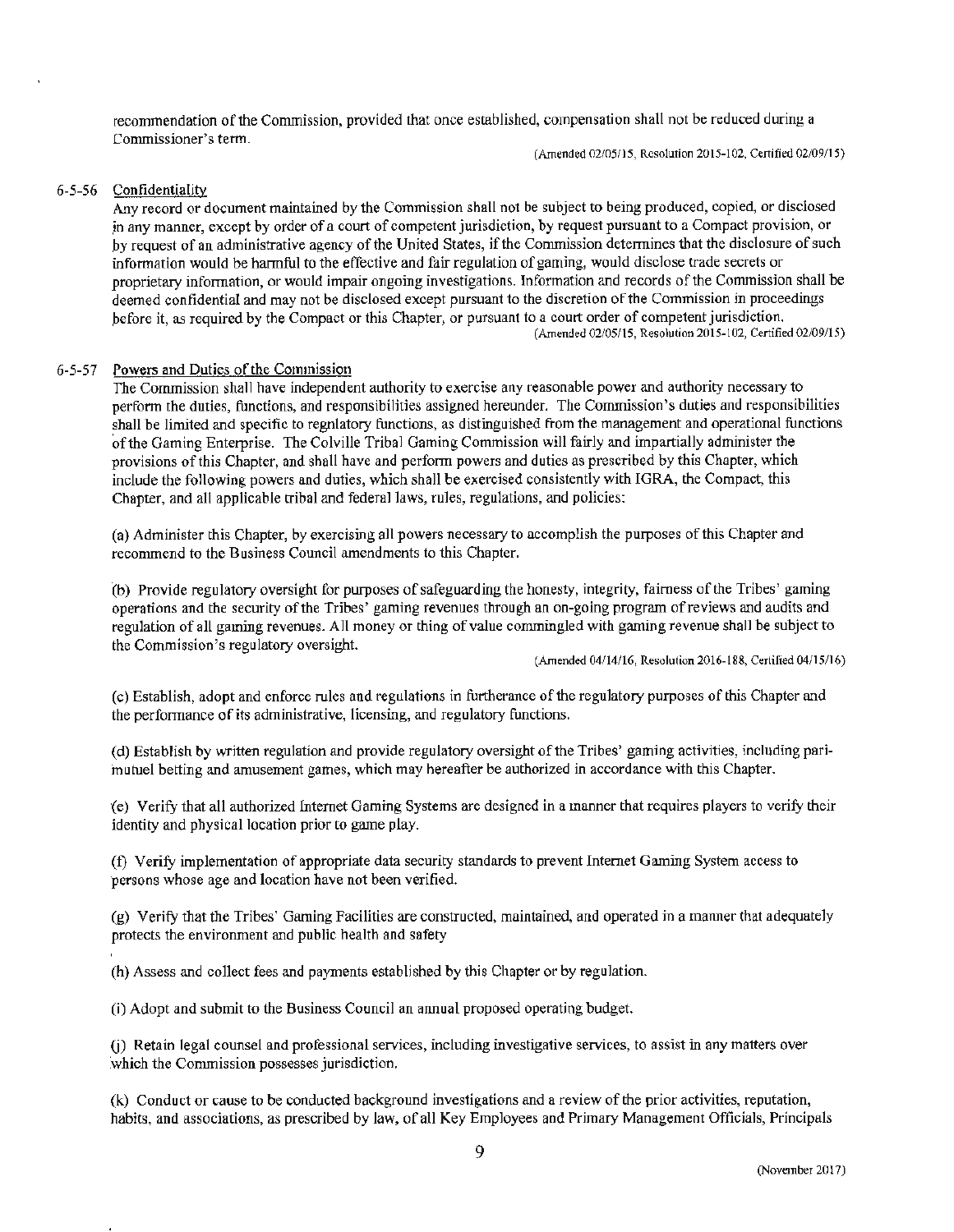of Gaming Vendors and Internet Gaming Service Providers, provided that the licensure of licensed professionals, such as certified public accountants, attorneys, among others, shall not be required if such licensed professionals are retained by the Gaming Commission or Gaming Enterprise to provide services covered by a professional license or certification.

(1) Issue, renew, suspend, condition, and/or revoke all licenses, registrations, and permits, as appropriate and in accordance with the provisions of this Chapter, in a manner that adheres to fundamental fairness and basic principles of due process of law.

(A.mended 04/14/16, Resolution 2016-188, Certified 04/15/16)

(m) Develop and implement a program ofregistration for Non-Gaming Vendors subject to less stringent standards than are otherwise required for the issuance of a license for providers of gaming goods and services

(n) Establish, adopt, and enforce regulations to govern the administration, conditioning, provision, suspension, and revocation of Non-Gaming Employee Licenses in accordance with the provisions of this Chapter, in a manner that adheres to fundamental fairness and basic principles of due process of law.

(Amended 04/14/16, Resolution 2016-188, Certified 04/15/16)

(o) Establish and revise tribal internal control standards for Class ll and Class lI£ gaming activities, as well as reasonable and necessary control standards for Class I gaming.

(p) Classify and license Class I, Class U, and Class lJJ games consistent with TGRA.

I

(q) Verify that those gaming promotions that require game play as a condition of eligibility are subject to rules established and implemented by the Gaming Enterprise.

(r) Develop and administer internal agency forms as are necessary to carry out the provisions of this Chapter and any regulations promulgated thereunder.

(s) Establish a program providing a process for excluding persons from the premises of any Gaming Facility or Internet Gaming permanently or for a set term as more fully set forth in Chapter 6-5-212 of this Code

(t) Investigate violations of this Chapter, the TORA, any applicable Compact, and any other applicable laws and regulations pertaining to the Tribes' gaming activities, including rules and regulations issued thereunder, and take appropriate enforcement action or refer any matter to a criminal law enforcement agency for investigation and possible prosecution.

' (u) Impose or levy, for cause, reasonable sanctions and/or civil penalties for violations of this Chapter, the IGRA, any applicable Compact, and any other applicable laws and regulations pertaining to the Tribes' gaming activities in accordance with this Chapter and consistent with principles of fundamental fairness and due process of law.

(v) Conduct hearings pertaining to all matters arising under this Chapter, including Patron disputes, licensure matters, violations, sanctions, and penalties.

(w) Issue and serve subpoenas for the production of documents, things, or persons and to administer oaths or affirmations, and to require testimony under oath or affinnation before the Commission in the course of any investigation or hearing conducted under this Chapter, for which process and notices shall be served in the manner provided by this Chapter.

(x} Work with law enforcement and regulatory agencies as needed to carry out the Commission's duties and responsibilities.

(y) Issue such orders and directives as may be necessary to effect compliance with all applicable laws, regulations, and the Compact.

(z) Ensure and verify that an independent financial audit of the Gaming Enterprise is perfonned annually, which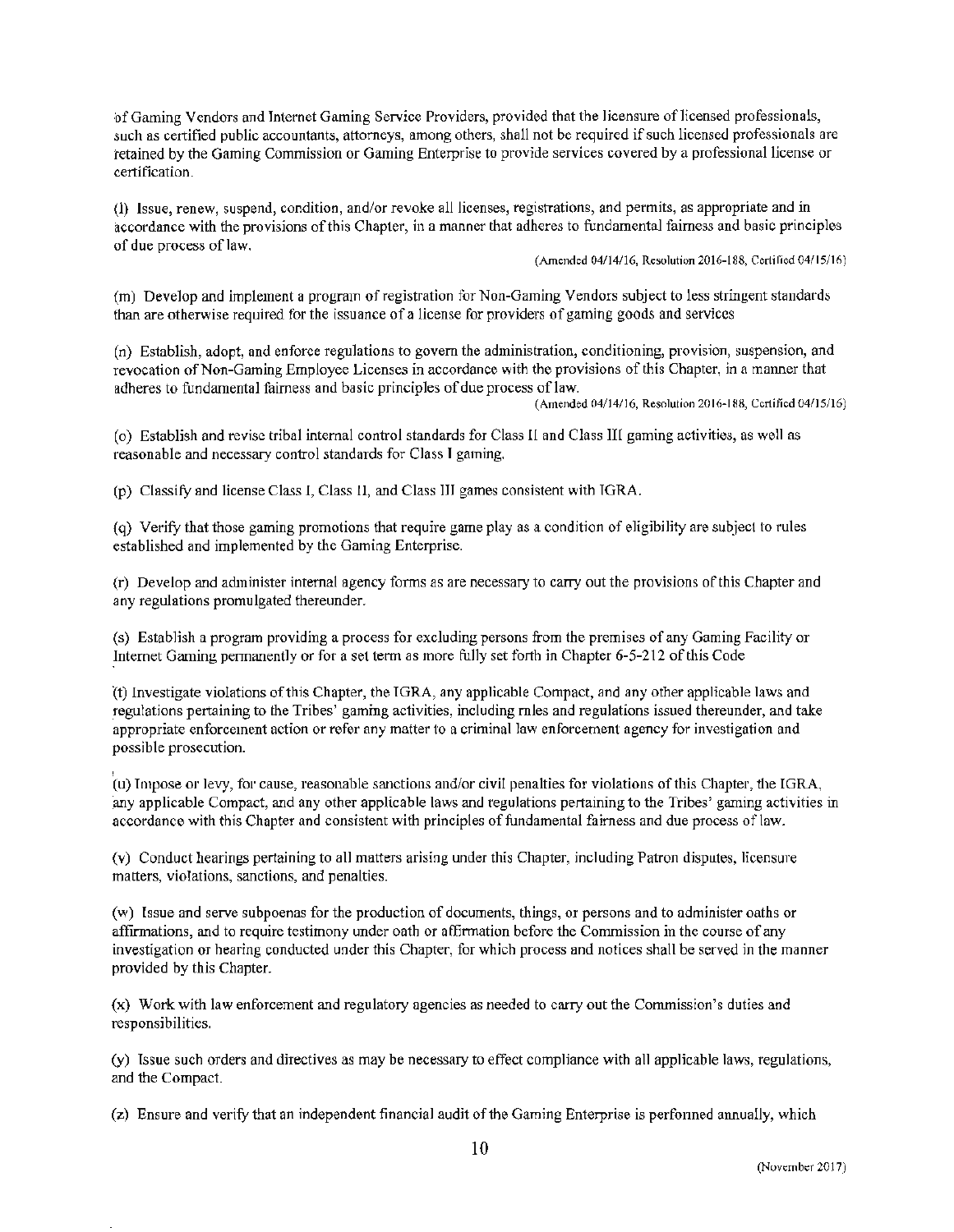encompasses a sampling of contracts for services and supplies totaling over \$25,000.00 in a year as well as agreed ·upon procedures to measure compliance with the operation's internal control procedures.

(aa) Conduct or cause to be conducted audits and compliance reviews.

(bb) Establish regulations requiring the Gaming Enterprise to provide notice to the Gaming Commission of any patron prize claims or personal injury or property damage claims.

(Amended 02/05115, Resolution 2015-102, Certified 02/09/15)

# 6-5-58 Tribal Gaming Agents (Inspectors)

The Commission shall have primary responsibility for the regulatory oversight of Tribal gaming operations to assure the integrity of such operations and shall, for that purpose, employ non-uniformed inspectors who shall be present in all gaming facilities during all hours of operation and who shall be under the sole supervision of the Commission and not that of any management employees of the Gaming Enterprise. Such inspectors shall have unrestricted access to all areas of the Gaming Facilities at all times, and personnel employed by the Gaming Enterprise shall for such purposes provide such inspectors access to locked and secured areas of the Gaming Facilities; subject, however, to the tribal internal control standards applicable to the Gaming Enterprise. Such inspectors shall promptly report to the Commission regarding any failure by the Gaming Enterprise to comply with any of the provisions of this Chapter and any other applicable laws, codes, regulations, and ordinances of the Tribes or the United States or as specified by Compact.

(Amended 02/05/15, Resolution 2015-102, Certified 02109115)

### 6-5-59 Investigations

The Commission may on its own initiative investigate any aspect of the operations of the Gaming Enterprise in order to protect the public interest in the integrity of such gaming activities, and to prevent improper or unlawful conduct in the course of such gaming activities, and shall investigate any report of a failure of the Gaming Enterprise to comply with the provisions of this Chapter and any applicable Compact and may require the Gaming Enterprise to take any corrective action deemed necessary by the Commission upon such terms and conditions as the Commission may determine appropriate. The Commission may compel any person employed by or doing business with the Gaming Enterprise to appear before it and to provide such information, documents or other materials as may be in their possession to assist in any such investigation.

(/\mended 02/05/15, Resolution 2015-102, Certified 02/09/15)

#### 6-5-60 Public Safety Plan

The Gaming Enterprise shall prepare or cause to be prepared a plan for the protection of public safety and the physical security of Patrons in each Gaming Facility.

l (Amended 02/05/15, Resolution 2015-102, Certified 02/09/15)

# 6-5-61 Public Health and Safety Standards

(a) Each Gaming Facility shall be constructed, maintained, and operated in a manner that protects the environment and the public health and safety. It shall be the responsibility of the Gaming Enterprise to operate in compliance with all applicable public health and safety standards in accordance with this Chapter and such other provisions of tribal law as may be applicable. At a minimum, the Gaming Enterprise shall prepare and implement an emergency preparedness plan, and obtain periodic health and safety inspections by qualified inspectors including food, drinking water, and fire inspections for each Gaming Facility. With regard to Gaming Facility construction, the Gaming Enterprise shall comply with applicable buildings codes and shall cause to be conducted inspections by qualified inspectors for all major building systems, including electrical, plumbing, heating and air conditioning, and fire suppression in accordance with applicable standards, the results of which shall be submitted to the Commission.

(b) It shall be the responsibility of the Commission to verify that the Gaming Enterprise complies with this Chapter and all applicable public health and safety standards and to ensure that such standards are implemented in each Gaming Facility in accordance with this Chapter or such other provisions of tribal Jaw as may be applicable. Prior to issuing a facility License for any Gaming Facility, the Commission shall verify that the Gaming Facility has passed all requisite health and safety inspections.

(c) In complying with this Chapter, the Gaming Enterprise or the Commission may utilize the services of other tribal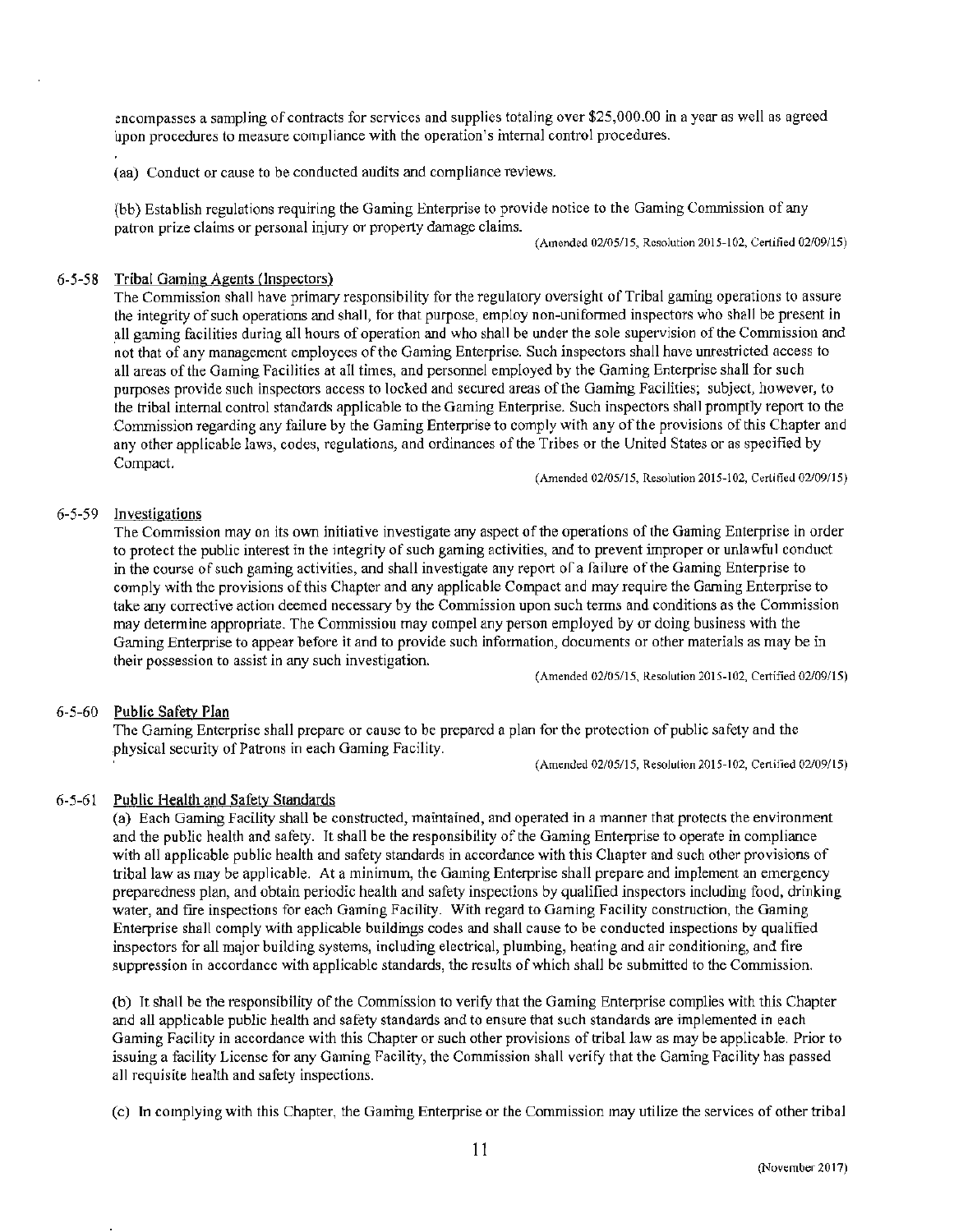agencies, qualified independent inspectors, federal agencies, such as, for example, the Indian Health Service, or other qualified persons, agencies, or entities to perform such inspections. All inspections shall be performed by persons, agencies, or entities properly qualified to conduct such inspections.

(Amended 02105/15, Resolution 2015-102, Certified 02/09/15)

# $6-5-62$  Insurance

The Gaming Enterprise shall secure and maintain a public liability policy for each Gaming Facility at such levels and limits as are appropriate for the size and scale of the facility or as otherwise established by tribal law, regulation, or policy. This requirement for the maintenance of public liability insurance shall in no way be construed as a waiver of the Tribes' sovereign immunity from suit or that of any of its entities or instrumentalities, including any agent, official or employee, provided that the insurer shall not assert the Tribes' sovereign inununity to defeat any legitimate claim up to the limits of the policy.

(Amended 02/05/15, Resolution 2015-102, Certified 02/09/15)

### 6-5-63 Budget

The Commission may adopt an annual operation budget which shall be subject to the approval of the Business Council and may in accordance with said budget employ such staff from time to time as it deems necessary to fulfill its responsibilities under this Chapter, and may obtain legal counsel and other professional services, including investigative services, to assist the Commission with respect to any of the matters over which the Commission exercises jurisdiction. The expenses of the Commission in accordance with such budget shall be assessed against the Gaming Enterprise and the Gaming Enterprise shall pay such assessment to the Tribes.

(Amended 02/05/15, Resolution 2015-102, Certified 02/09/15)

#### 6-5-64 Chairman

The Chairman of the Commission or any other member of the Commission acting in the absence of the Chainnan may, whenever s/he deems it necessary to protect the public interest in the integrity of Tribal gaming operations, issue in the name of the Commission any order which the Commission has the power to issue, to the Gaming Enterprise or any licensee, registrant, employee or contractor of the Gaming Enterprise or to any other person within the jurisdiction of the Tribes to take any action or cease and desist from any action as may be required to protect the public interest; provided, that such order shall be subject to review by the Commission at its earliest opportunity, whereupon it may be confirmed or vacated by the Commission.

(Amended 02/05/15, Resolution 2015-102, Certified 02/09/15)

# 6-5-65 Commission Director

The Commission shall appoint an individual to serve as a full time director of the Commission to administer its responsibilities on a day-to-day basis and to oversee Conunission staff. The Conunission Director shall be subject to a background investigation prior to appointment and must meet the eligibility standard set forth herein. The ~ommission Director shall be responsible for coordination of the functions of the Commission with Tribal law enforcement and other law enforcement agencies. The Commission may authorize and delegate authority to the Commission Director to conduct a preliminary investigation and render a reconunendation to the Commission with respect to the grant or denial of any License, the imposition of any penalty, the investigation of any complaint, or any other action within the jurisdiction of the Corrunission. Furthermore, the Commission may delegate to the Commission Director such other powers as the Commission possesses, including any powers relating to any hearing, investigation or inquiry. The Commission or Director may designate an Acting Director from the Commission staff, from time to time to perform the Director's duties in the Director's absence and/or in the case of possible conflicts of interest. The Director shall have authority to issue interpretations of Colville Gaming law at the request of a representative of the Gaming Enterprise, a licensee, a license applicant, or *sua sponte*. Appeal of such interpretations shall be made to the Commission pursuant to the Commission's hearing procedures.

(Amended *02105115,* Rcsolution 2015·102, Certified 02/09/15)

#### 6-5-66 Procedures of the Commission

(a) Regular meetings of the Commission may be held with or without notice, and at such time and place as shall from time to time be fixed by the Commission. Unless otherwise specified by the Commission, no notice of such regular meeting shall be necessary.

(b) Special meetings of the Commission may be called by the Chairman or the Commission Director. The person or persons calling the special meeting shall fix the time and place thereof. Neither the business to be transacted at, nor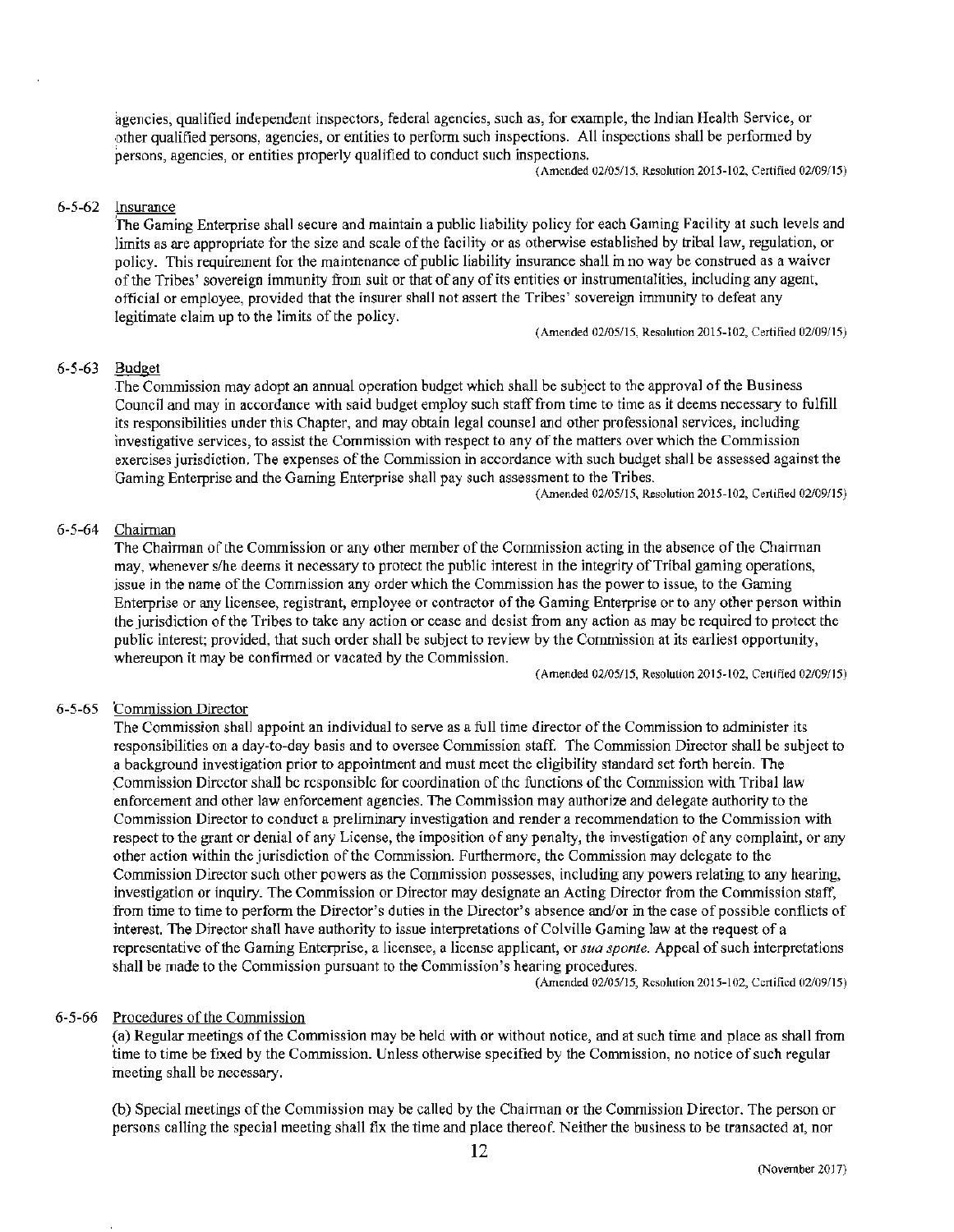the purpose of, any regular or special meeting of the Conunission needs to be specified in any notice of the meeting.

{ c) At any meeting of the Commission, a majority of the members then in office shall constitute a quorum for the transaction of business. The vote ofa majority of the members present at a meeting at which a quorum is present shall be the act of the Commission. The Chairman shall preside at all meetings of the Commission unless the Chairman designates another member to preside in his or her absence.

(d) Any action required or permitted to be taken at a meeting of the Commission may be taken without a meeting if all of the members sign written consents setting forth the action taken or to be taken, at any time before or after the intended effective date of such action. Such consents shall be filed with the minutes of the Commission, and shall have the same effect as a unanimous vote or resolution of the Commission at a duly called meeting thereof. Any such action taken by unanimous written consents may, but need not be, set forth in such consents in the form of resolutions or votes.

(e) Members of the Commission may participate in a meeting of the Commission by means of conference telephone or similar communications equipment by means of which all persons participating in the meeting can hear each other, and participation in a meeting in such matter by any member who does not object at the beginning of such meeting to the holding thereof in such manner shall constitute presence in person at such meeting.

(t) No final action of the Commission to impose a penalty pursuant to this Chapter, or to deny or revoke a License issued by the Commission, shall be valid unless the person affected has been given notice of the proposed action, Including the cause therefore, and, upon request, the opportunity to appear and be heard before the Commission, either in person or through a representative or legal counsel, and to submit such evidence as the Commission deems relevant to the matter at issue. If, however, the Commission deems it necessary to protect the public interest in the integrity of the gaming activities, the Commission may take an action with immediate effect as it deems required, and shafl thereupon provide notice and an opportunity to be heard to the affected person as soon as is reasonably practicable following such action, provided that in no event shall such notice be provided later than thirty (30) days from when such action was taken.

 $(Amended 02/05/15, Resolution 2015-102, Cortified 02/09/15)$ 

# **HEARINGS**

#### I 6-5-70 Commission Hearings

(a) Any person or licensee who has received notice of an adverse action or decision by the Commission pursuant to this Chapter may submit a written request for a hearing before the Commission within thirty (30) days following receipt of such notice. The Commission shall thereupon afford the respondent an opportunity to appear and be heard before the Commission, either in person or through a representative or legal counsel, and to submit such evidence as the Conunission deems relevant to the matter at issue. Thereafter the Commission may either affirm, modify, reverse, or vacate its decision.

(b) For licensing hearings, the applicant or Licensee shall be required as applicable to show cause: I) why the Commission's action(s) or decision(s) should not issue; 2) why the application in question should not be denied; 3) why the License in question should not be revoked or suspended; or 4) why special conditions or limitations upon a License should not be imposed.

(c) Any hearing conducted under this subsection may, at the direction of the Commission, be conducted by the Commission Director or by one or more members of the Conunission designated by the Commission for that purpose.

(d) Any person or Licensee who fails to request a hearing within thirty (30) days following the date of issuance of any notice of an adverse decision or who fails to appear at the hearing after being duly notified of the date, time, and place of such hearing, shall be deemed in default and the action of the Commission shall be deemed final and unappealable.

(Amended 02/05/15, Resolution 2015-!02, Certified 02/09/15)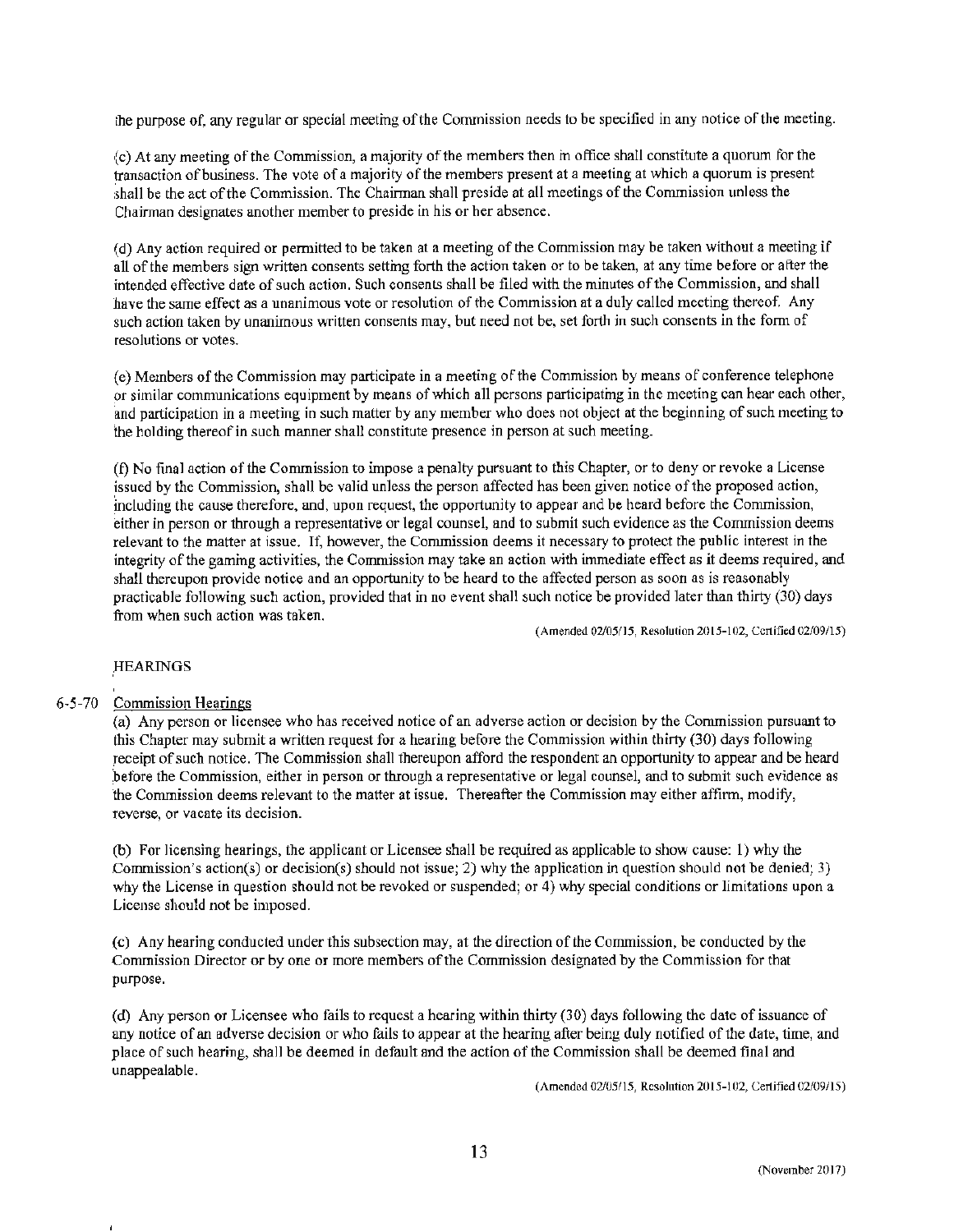# 6-5-71 Final Determinations

The Commission shall, within forty-five (45) days, or less, pursuant to Conunission regulation, of the hearing, issue a final written determination, which may be in the form of an order or an opinion or both, but which shall contain a finding(s) of fact and conclusion(s) of law.

(Amended 02/05/15, Resolution 2015-102, Certified 02/09/15)

# 6-5-72 Commission Conflicts

In the event that a conflict of interest arises in relation to the subject or subject matter of the hearing, the conflicted Commissioner shall recuse himself/herself from hearing the issue. A conflicted Commissioner may also be recused by vote of the Commission. The vote shall be conducted by the remaining Commissioners, and shall be supported by a reasoned basis describing the alleged conflict. In the event that enough Commissioners to deny a quorum are conflicted, the Commission, by majority vote, may appoint a qualified hearing officer pro tem.

(Amended 02/05115, Resolution 2015-102, Certified 02/09/15)

# 6-5-73 Appeals

{a) Any affected party may appeal any final decision of the Commission within thirty (30) days after such decision by filing a notice of appeal with the Colville Tribal Court pursuant to Colville Tribal Code Chapter 2-4. Upon such filing, the Commission shall submit the full record of the proceeding with the Tribal Court.

(b) Upon hearing of the appeal, the Tribal Court shall give proper deference to the administrative expertise of the Commission. The Tribal Court shall not set aside, modify, or remand any determination, except in relation to the reasonableness of fines, penalties, or sanctions, by the Conunission unless it finds the detennination to be arbitrary and capricious, unsupported by substantial evidence, or contrary to law.

(c) The Tribal Court shall issue a written decision on all appeals, which decision shall be final.

(d) Failure to seek review of a final decision of the Commission in accordance with Chapter 2-4 shall constitute a waiver of all rights of appeal and shall deprive the Colville Tribal Court of jurisdiction over the matter. (Amended 02/05/15, Resolution 2015-102, Ccnificd 02/09115)

# COMPLIANCE WITH THE ACT

#### 6-5-90 Construction Consistent With IGRA and NJGC Regulations

(a) This Chapter shall be constmed in a manner which confonns to the Act in all respects, and if inconsistent with the Act in any manner, the provisions of the Act shall govern.

(Amended 04/14/16, Resolution 2016-188, Certified 04/15/16)

(b) This Chapter shall be construed in a marmer which confonns with the minimum requirements established in the NIGC regulations, and if inconsistent with the regulations, the regulations shall govern.

(Amended 04/14/16, Resolution 2016-188, Certified 04/15/16)

#### 6-5-91 Limitation on Gaming Operation

In compliance with 25 U.S.C.  $\S 2710(b)(2)(A)$ , the Tribes shall have the sole proprietary interest and responsibility for the conduct of any gaming activity on Colville Indian lands; provided however, that nothing herein shall intertere with the exercise by any secured party of its rights under any financing agreement with the Tribes to enforce its security interests in personal property located on or within the premises on which such gaming activities may be conducted, or to enforce its rights against unobligated revenues of the Tribes from its gaming activities for the purpose ofrepayment of the debt obligations of the Tribes to such secured party in accordance with the lawful provisions of such agreements.

(Amended 02/05/15, Resolution 2015-102, Certified 02/09/15)

#### 6-5-92 Application of Net Revenues

In compliance with 25 U.S.C. §§ 2710(b)(2)(B), net revenues from any gaming activity are not to be used for purposes other than:

(a) To fund Tribal government operations or programs;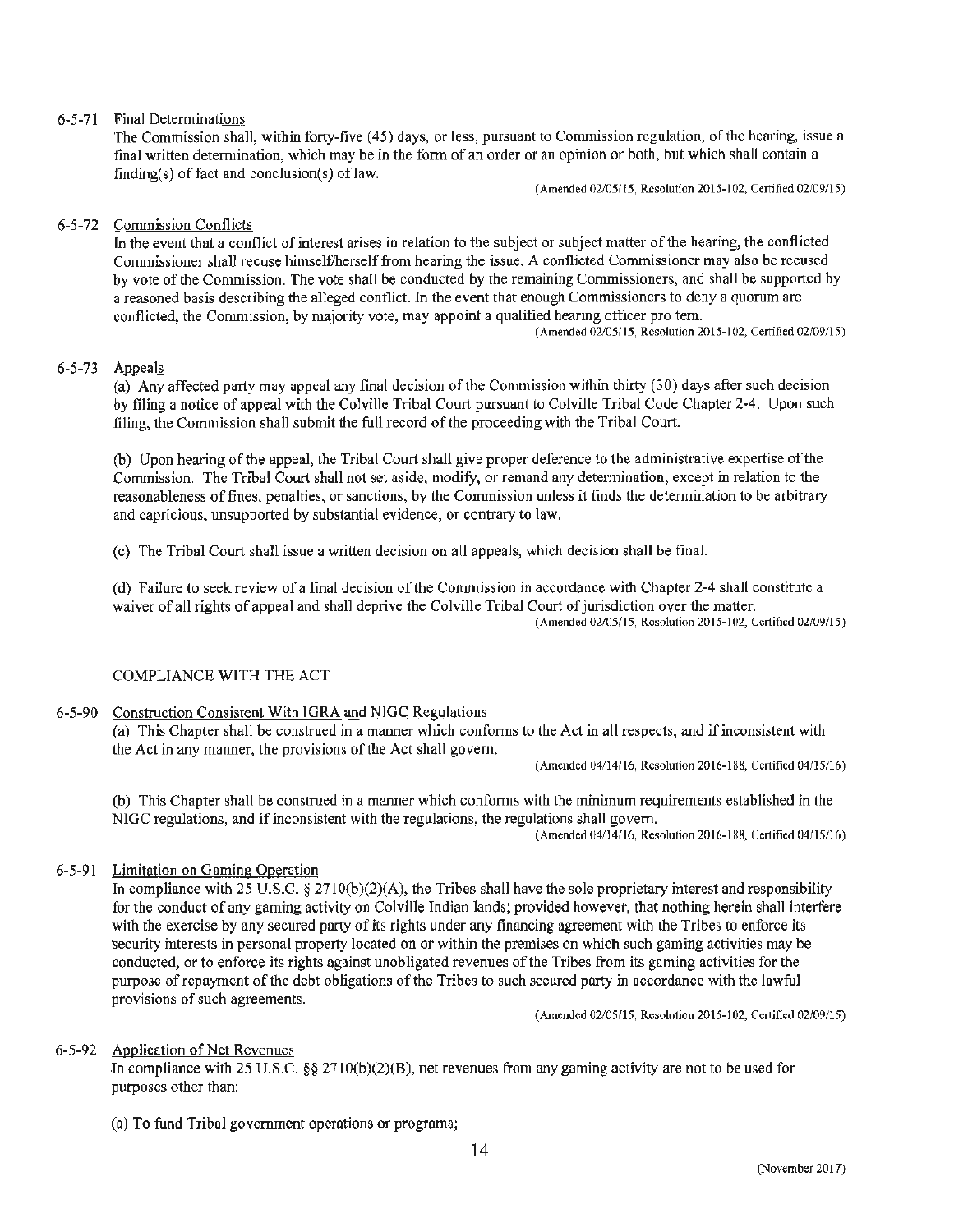- (b) To provide for the general welfare of the Tribes and its members;
- (c) To promote Tribal economic development;
- :~d) To donate to charitable organizations; or
- (e) To help fund operations of local government agencies.

Net revenues from gaming may be used to make per capita payments to members of the Tribes upon the preparation ofa plan to allocate revenues to the above uses and approval of the plan by the Secretary of the Department of Interior.

(Amended 02/05/15, Resolution 2015-102, Certified 02/09/15)

### 6-5-93 Annual Audit

In compliance with 25 U.S.C. §§ 2710(b)(2)(C) and (D), all gaming activities shall be subject to an audit by independent certified public accountants, not less than annually, and copies of the annual audit shall be provided to the NIGC. All contracts for supplies, services, or concessions for a contract amount in excess of \$25,000 annually (except contracts for professional legal or accounting services) relating to Class II or Class Ill gaming shall be subject to such audits.

### 6-5-94 Designation of Agent for Service of Process

The Commission Chairman is hereby designated as agent for service of any official determination, order, or notice of violation of this Chapter or of the Indian Gaming Regulatory Act. The Commission Chairman shall promptly report and provides copies of any such service to the Office of the Reservation Attorney.

(Amended 02/05/15, Resolution 2015-102, Certified 02/09/15)

#### *6-5-95* Public Safety Standards

In compliance with IGRA the construction and maintenance of any Gaming Facilities, and the operation of gaming activities, shall be conducted in a manner which adequately protects the environment and the public health and safety .and for that purpose shall comply with all applicable health, safety and envirorunental standards enacted by the Tribes, and to the extent that federal water discharge standards are specifically applicable to Colville Indian Lands, such federal standards shall govern. The Commission established by this Chapter shall be empowered to enforce 'these requirements in accordance with this Chapter and the health and safety codes of the Tribes unless enforcement .authority is vested in another agency or department of the Tribes.

(Amended 02/05/15, Resolution 2015-102, Certified 02/09/15)

#### 6-5-96 Background Investigations (Finding of Eligibility)

(a) In compliance with IGRA, all Primary Management Officials and Key Employees of any Class II or Class III Gaming Enterprise shall be licensed by the Conunission and subject to the Commission's background investigations and ongoing review, including annual renewal of such Licenses. The Commission shall perform background investigations for Primary Management Officials and Key Employees according to requirements that are as stringent as those required by the NIGC regulations. The Commission shall review a person's prior activities, criminal records, if any, and reputation, habits, and associations to make a finding concerning the eligibility of the applicant for licensure as a Gaming Employee. The Commission shall deny or revoke such Licenses for any employee whose prior activities, criminal record, if any, or reputation, habits and associations pose a threat to the public interest or to the effective regulation of gaming, or create or enhance the dangers of unsuitable, unfair, or illegal practice and methods and activities in the conduct of gaming.

{Amt:nded 04/14116, Resolution 2016·188, Certified 04/15/16)

(b) In conducting a background investigation the Commission shall make requests from each Gaming Employee pursuant to IGRA, NIGC regulation, Commission regulation and applicable Compact provisions and shall verify this information.

(I) The infonnation requested of each Primary Management Official and Key Employee shall be verified and include, but not be limited to, the following: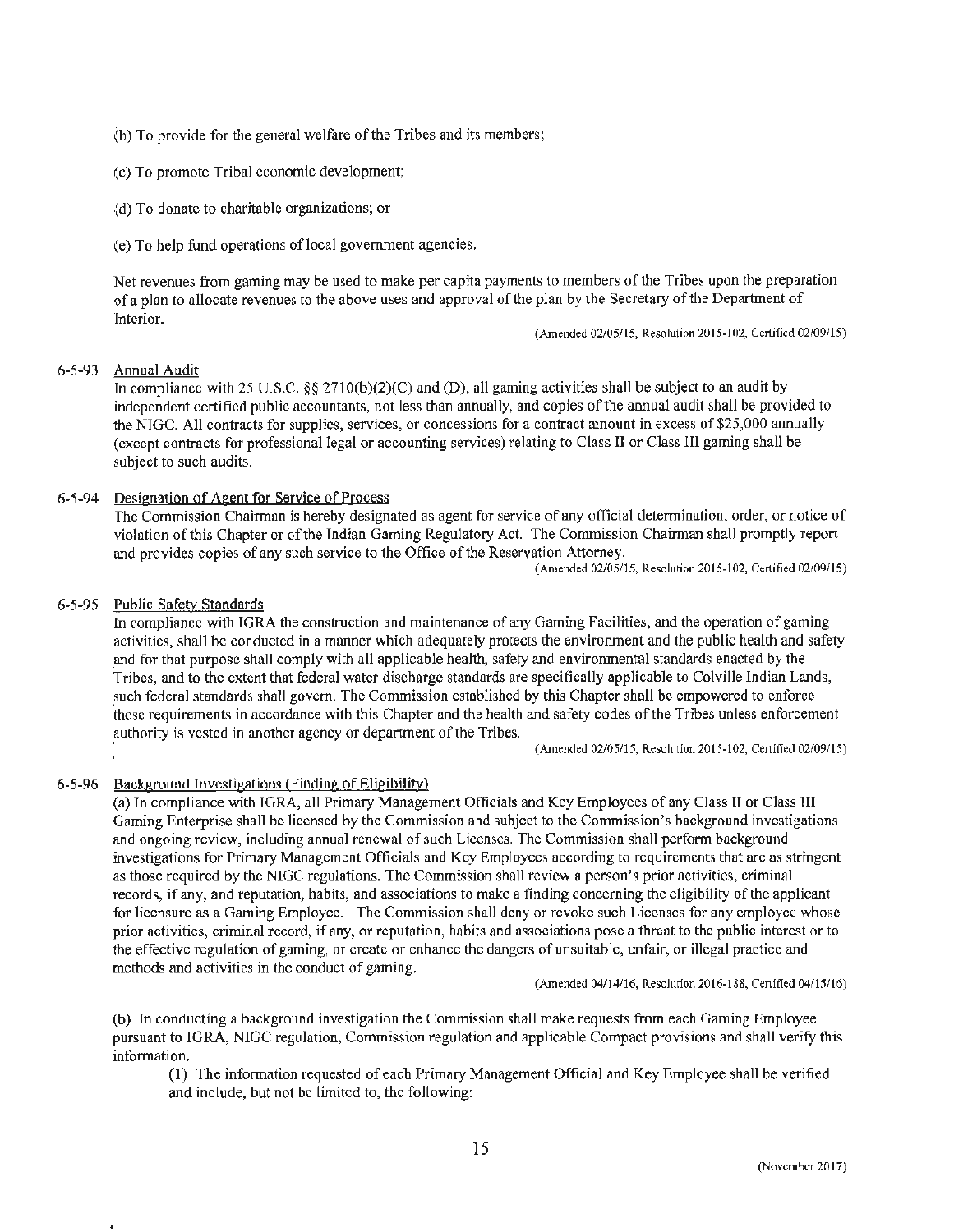(A) Full name, any other names used (written or oral), Social Security Number(s), date of birth, place of birth, citizenship, gender, all languages spoken or written, driver's license number(s) for the last five (5) years (including the current one), current business and residence phone numbers, and a photograph;

(B) All business and employment positions held and ownership interests in those businesses for the last five (5) years (including any current interests);

(C) All business and residence addresses for the last five (5) years (including current addresses)

(D) Names and current addresses of at least three (3) personal references, including one reference who was acquainted with the applicant at each residence listed;

(E) A description of any current and previous business relationships with Indian tribes, including any ownership interests in those businesses;

(F) A description of any current and previous business relationships with the gaming industry generally, including any ownership interests in those businesses;

(G) The name and address of any licensing or regulatory agency with which the person has filed an application for a license or pennit related to gaming, whether or not the license or pennit was granted;

(H) The name and address of any licensing or regulatory agency with which the person has filed an application for an occupational license or permit, whether such license or permit was granted; and

(£) The charge, name and address of the court, and the date and disposition (if any) for each felony in which there is an ongoing prosecution or conviction, each misdemeanor (excluding minor traffic violations) with an ongoing prosecution or conviction within 10 years of the application, and each criminal charge (excluding minor traffic charges), whether or not there is a conviction within 10 years of the application if not otherwise listed.

(2) lfNIGC regulations require information in addition to the criteria listed in this sub-section, those regulations shall govern.

(3) Nothing in this sub-section shall preclude the Commission from gathering additional infonnation deemed relevant as part of the regulations established by the Commission for background investigations. (Amended 04/14/!6, Resolution 2016-188, Certified 04/15/16)

(c) Fingerprints shall be taken by the Commission pursuant to Commission regulation and applicable NlGC regulation and compact provisions.

(d) Upon an applicant's submission of a complete and signed application, the Commission shall verify the information submitted by the applicant and conduct an investigation sufficient to make a Finding of Eligibility. In conducting a background investigation, the Commission shall interview the applicant and a sufficient number of knowledgeable people, but not less than three, such as previous employers, personal references, and any other person(s) who may provide the Commission with a knowledgeable basis for making its Eligibility determination. ·The Commission shall keep confidential the identity of each person interviewed in the course of the investigation .

.(e) A comprehensive background investigation will be conducted to detennine eligibility for licensing which will include the results of a Federal Bureau of Investigation (FBI) inquiry. Upon receipt of the FBI Criminal History Report Information (CHR1), the report will be reviewed for reconsideration of the initial pennitting/licensing decision.

(Amended 04/14/16, Resolution 2016-188, Certified 04/15/16)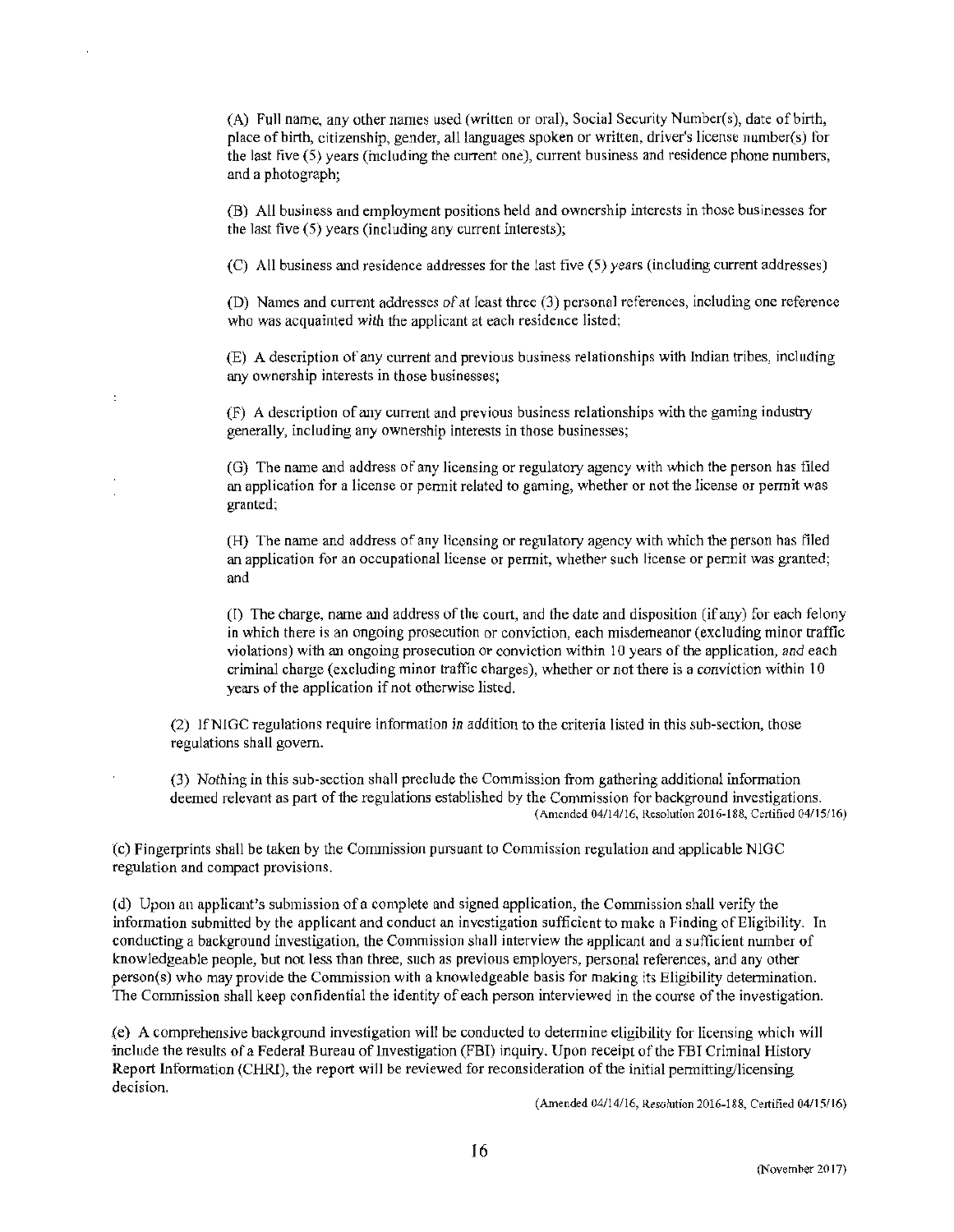(f) All permit or license approvals become inactive after thirty (30) days from issuance if the individual is not employed by the gaming facility or Commission.

(Amended 04/14/16, Resolution 2016-188, Certified 04/15/16)

{g) The Commission shall prepare and maintain a complete application file, which shall include all of the following information:

(I) Steps taken in conducting a background investigation;

(2) Investigative report for each background investigation conducted that includes all infonnation collected under section 6-5-96(b) (if any);

- (3) Results obtained;
- (4) Conclusions reached; and
- (5) The basis for those conclusions.

(Amended 04/14/16, Resolution 2016-188, Certified 04/15/16)

(h) The Commission shall submit a notice of the results of the applicant's background investigation to the N1GC no later than sixty (60} days after an employee begins work, which shall contain the following information:

- (J) The applicant's name, date of birth, and social security number;
- (2) The date on which the applicant began or will begin work as a Gaming Employee;
- (3) A copy of the eligibility determination; and

(4} A summary of the information presented in the investigative report, including a listingofLicenses that have been previously denied, gaming Licenses that have been revoked, even if subsequently reinstated, every known criminal charge brought against the applicant within the last 10 years of the date of application, and every felony of which the applicant has been convicted or any ongoing prosecution. (Amended 02/05115, Resolution 2015-102, Certified 02/09/15)

#### 6-5-97 Privacy Act and False Statement Notices

.The following notices shall be placed on the application form for a Gaming Employee License:

(a) In compliance with the Privacy Act of 1974, the following information is provided:

Solicitation of the information on this form is authorized by 25 U.S.C. 2701 et seq. The purpose of the requested information is to determine the eligibility of individuals to be granted a gaming License. The infonnation will be used by the Tribal gaming regulatory authorities and by the National Indian Gaming Commission (NIGC} members and staff who have need for the infonnation in the performance of their official duties. The information may be disclosed by the Tribe or the NIGC to appropriate Federal, Tribal, State, local, or foreign Jaw enforcement and regulatory agencies when relevant to civil, criminal or regulatory investigations or prosecutions or when pursuant to a requirement by a tribe or the NIGC in connection with the issuance, denial, or revocation of a gaming License, or investigations of activities while associated with a tribe or a gaming operation. Failure to consent to the disclosures indicated in this notice will result in a tribe's being unable to license you for a Primary Management Official or Key Employee position. The disclosure of your Social Security Number (SSN) is voluntary. However, failure to supply a SSN may result in errors in processing your application.

(b) A false statement on any part of your license application may be grounds for denying a license or the suspension or revocation of a license. Also, you may be punished by fine or imprisonment. (U.S. Code, title 18, section 1001.)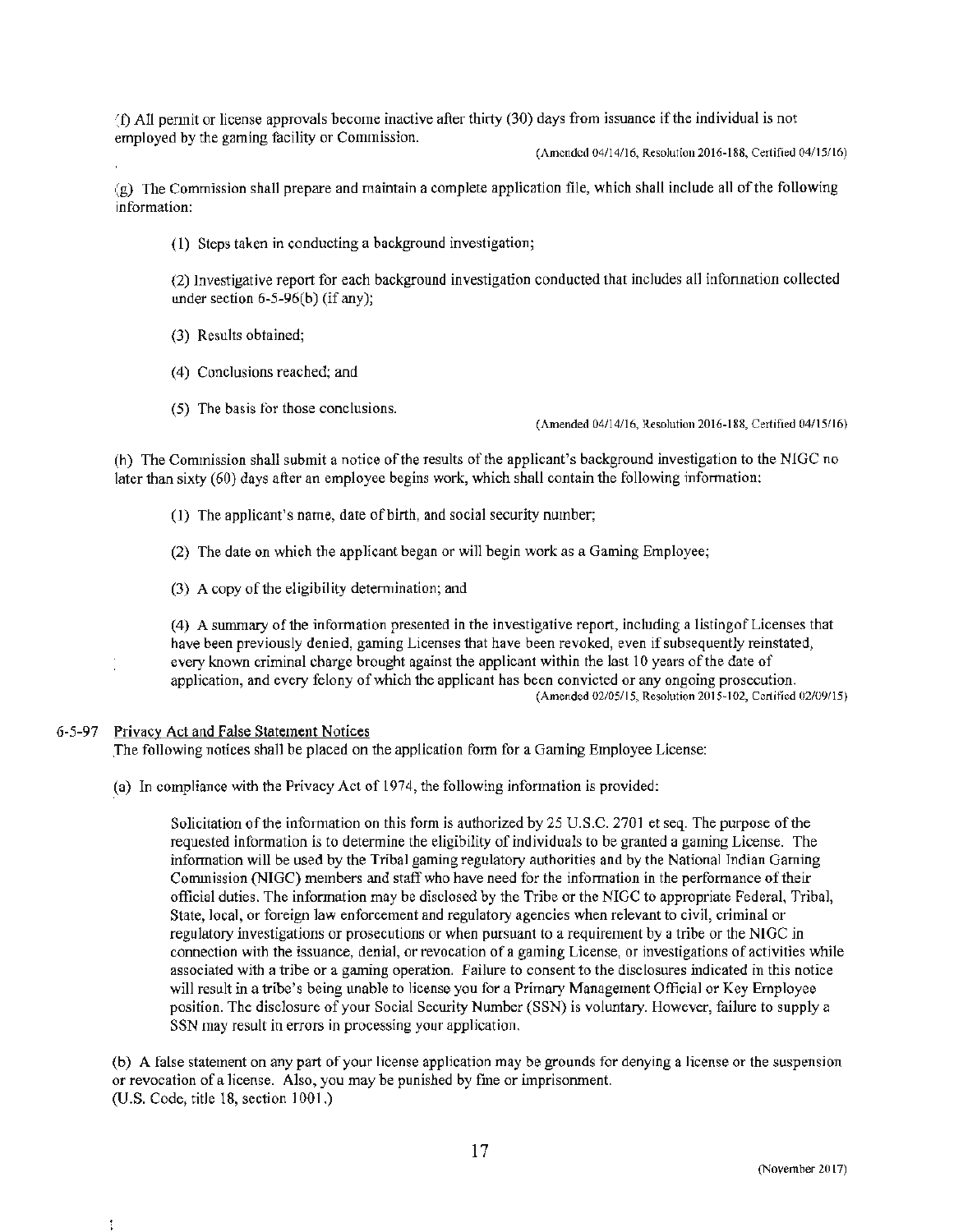(c) The Commission shall retain applications for licensing, employment, reports (if any) of background investigations, and eligibility detenninations for no less than three (3) years from the date of termination of employment.

(Amended 04/14/16, Resolution 2016-188, Certified 04/15/16)

#### 6-5-98 Gaming Licenses

(a) Once the Notice of Results of an applicant's background investigation has been submitted to the NIGC, the Commission may issue the License to the applicant. If, within 30 days from providing the Notice of Results to the NIGC, the NIGC provides the Commission with a statement itemizing objections to the issuance of a License, the Commission shall reconsider the application, taking into account the objections itemized by the NIGC. Upon issuance of the License, the Conunission shall notify the NTGC of such issuance within thirty (30) days. If a License has been provided and then suspended or revoked , notice and hearing shall be provided to the Licensee pursuant to 6-5-98 (c). The Commission shall make the fmal determination whether to issue a License to such applicant.

(Amended 04/14/16, Resolution 2016-188, Certified 04/15/16)

(b) If the Commission denies the License application or the License is otherwise not issued, the Commission shall notify the NJGC and submit copies of its eligibility determination and notice of results to the NIGC for inclusion in the Indian Gaming Individual Records System.

'cc) If, after the issuance of a gaming License, the Commission receives from the NIGC reliable information indicating that the Licensee is not eligible for employment, the Commission shall immediately suspend such License and shall notify the Licensee in writing of the suspension and proposed revocation. The Commission shall notify the Licensee of a time and a place for a hearing on the proposed revocation of a License. Following the revocation hearing, the Commission shall make the final determination whether to revoke or reinstate the gaming License. The Commission shall notify the NIGC of its decision within forty-five (45) days ofreceiving notice from the NIGC pursuant to this Section.

(Amended 02/05/15, Resolution 2015-102, Certified 02/09/15)

(d) The Gaming Enterprise shall not employ a Key Employee or Primary Management Official who does not have a license after ninety (90) days.

(Amended 04/14/16, Resolution 2016-188, Certified 04/15/16)

(Amended 04114/16, Resolution 2016-188, Certified 04/15/16)

( e) The right to a revocation hearing vests only when a License is granted under this Gaming Code.

6-5-99 Separate Licenses

A separate License shall be required for each location or facility in which Class II or Class Ill gaming is conducted by the Tribes. The License shall be issued by the Commission and shall be displayed by the Gaming Enterprise at the Gaming Facility.

(Amended 02/05/15, Resolution 2015-102, Certified 02/09/15)

#### AUTHORIZATION FOR GAMING ACTIVITIES

#### *6-5* -130 Tribal Gaming Authorized

(a) The Confederated Tribes of the Colville Reservation may conduct any Class II gaming activity authorized by the Commission consistent with provisions of this Chapter and the Act.

(b) The Confederated Tribes of the Colville Reservation may conduct any Class III gaming activity authorized by the :Commission consistent with the provisions of this Chapter, the Act, and the terms of the Tribal-State Gaming Compact.

(Amended 02/05/15, Resolution 2015-102, Certified 02/09/15)

# 6-5-131 Tribal Organizations and Entities

(a) Tribal Organizations Other Than the Gaming Enterprise:

The Commission may issue regulations authorizing other Tribal enterprises, departments, programs, political subdivisions, or subordinate charitable organizations of the Tribes to operate raffles and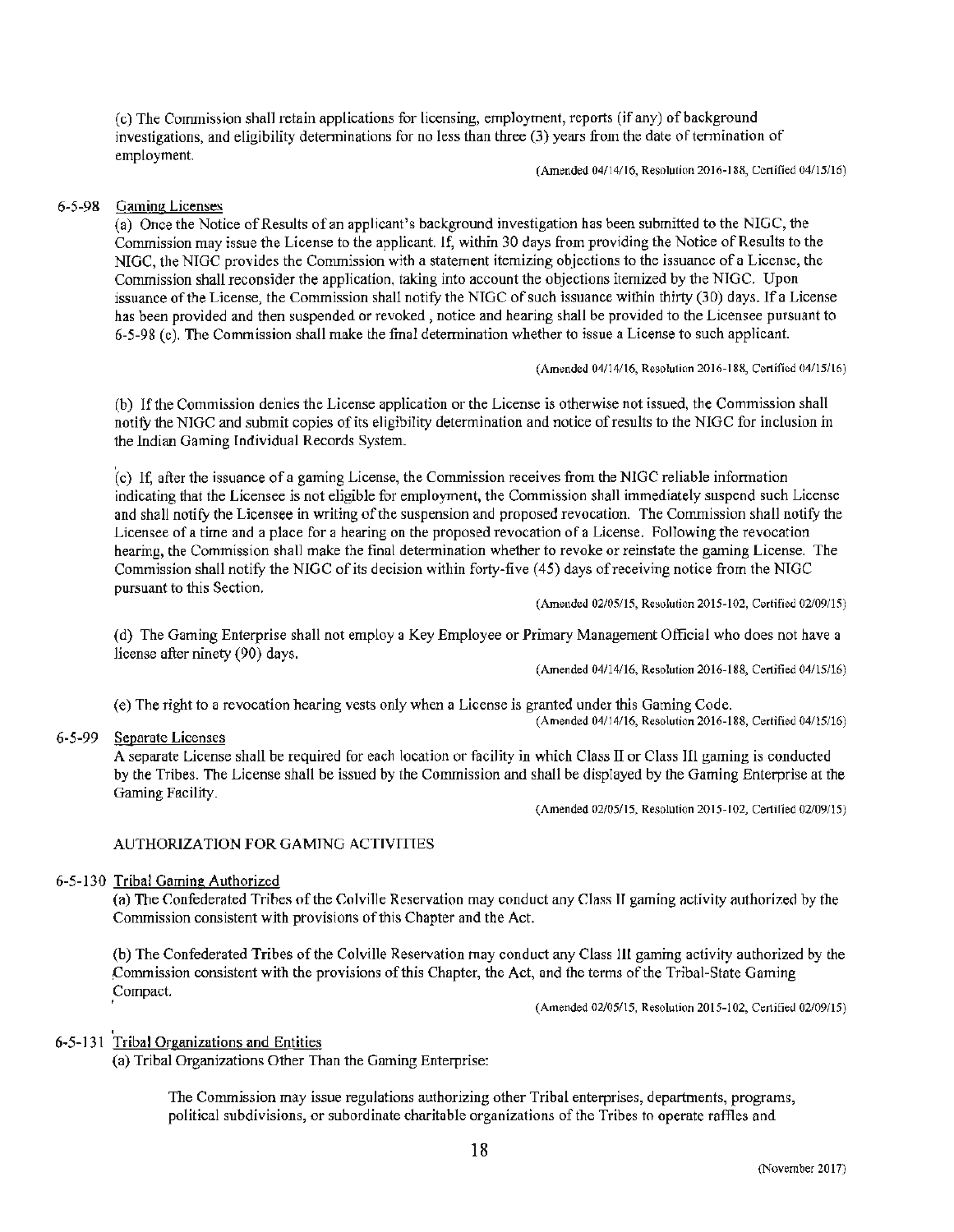amusement games. Such operation shall be consistent with this Chapter and any special conditions imposed by the Commission by rule or regulation.

{b) Tribal Members and Groups:

(I) Tribal members and groups for the purpose of this Chapter are considered Tribal entities.

(2) The Commission may issue regulations authorizing Tribal groups to operate raffles and amusement games. Such operation shall be consistent with this Chapter and any special conditions imposed by the Commission by rule or regulation.

(d) Income must only be used for the purposes listed in 6-5-92 of this Chapter.

(Amended 11/02/17, Resolution 2017-663, Certified 11/06/17) (Amtndtd 02/05/15, Resolution 2015-102, Certified 02/09/15)

### 6-5-132 Non-Tribal Organizations and Entities

(a) This does not apply to Washington State Lotteries; refer to 6-5-135.

(b) The Commission may issue regulations for non-tribal organizations and entities to operate raffles and amusement games; however, these will be considered individually owned gaming and will be subject to applicable NIGC regulations.

(c) Non-tribal organizations and entities include all other organizations and entities that are not defined in 6-5-131, and do not include any individuals or for-profit businesses.

( d) The following requirements apply to the licensing of individually owned gaming operations in accordance with applicable NIGC regulations:

(l) The income to the tribe be only used for the purposes listed in 6-5-92 of this Chapter;

 $(2)$  Not less than 60 percent of the net revenues be income to the tribe; however, the Colville Business Council may donate net revenues back to the operation by Tribal resolution;

(3) The owner pay an assessment to the NTGC in accordance with applicable NIGC regulations;

(4) Such organization or entity must obtain a license or pcnnit from the Washington State Gambling Commission as part of its application to the Commission; such requirement will ensure that:

(A) Licensing standards for non-Tribal organizations and entities, and thus individually owned gaming operations, are at least as restrictive as those established by State law governing similar gaming within the jurisdiction of the surrounding state;

(B) Denial of a license for any person or entity that would not be eligible to receive a State license to conduct the same activity within the jurisdiction of the surrounding State.

> (Amended 11/02/17, Resolution 2017-663, Certified 11/06/17) (Amended 02/05/15, Resolution 2015-102, Certified 02/09115)

#### 6-5-133 Prohibition Against Gaming

No person duly authorized by the Commission shall engage in, conduct or condone any Class II or Class III gaming activity unless such activity is approved by the Commission and regulations covering such game have been duly promulgated by the Commission.

(Amended 02/05/15, Resolution 2015-102, Cerlilled 02/09115)

6-5-134 Traditional Games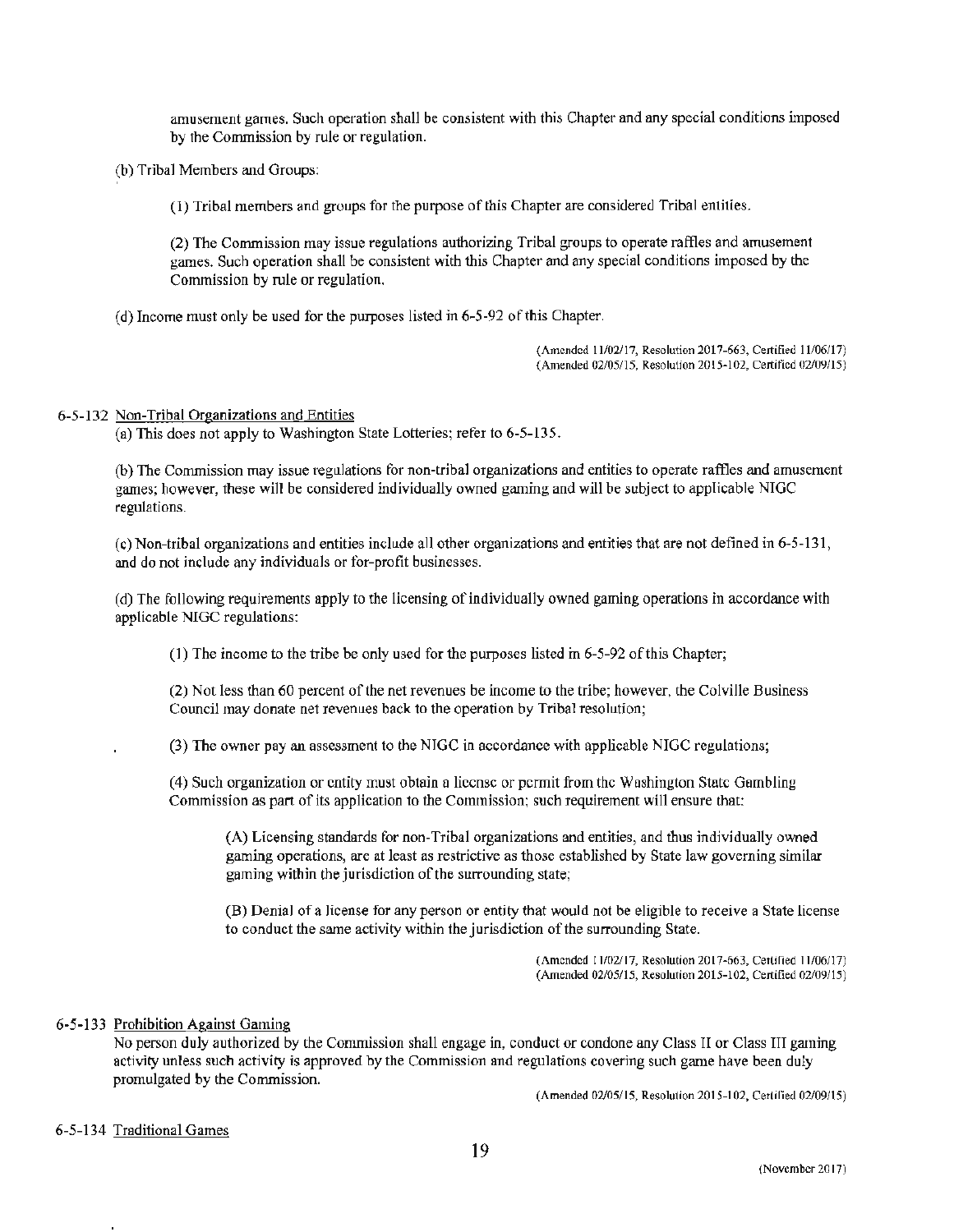Traditional Indian games played privately by Tribal members and their guests shall not constitute gaming within the meaning of this Chapter, but traditional Indian games involving the placement of wagers and the payment of significant prizes where conducted publicly constitute Class I gaming and may be subject to reasonable and necessary regulation by the Commission. Traditional Indian contests involving physical skill or endurance or mental acuity, such as pow wows, hand games, races, and rodeos, for example, in which prizes may be awarded shall not constitute gaming within the meaning of this Chapter.

(Amended 02/05/15, Resolution 2015-102, Certified 02/09/15)

### 6-5-135 State Lottery

Colville entities and non-tribal businesses are permitted to sell Washington State lottery and Scratch Tickets on Colville Indian lands. Such sales shall be made in accordance with RCW 67.70, WAC 315. The Tribes, inclusive of the Conunission and the Gaming Director, shall have authority to enter into intergovernmental agreements with the Washington State Lottery Conunission to regulate Lottery sales on Colville Indian lands. The Tribal Gaming Commission shall have authority otherwise reserved for the State Lottery Commission, to enforce RCW 67.70, WAC 315, when matters fall outside of Washington State jurisdiction. Nothing in this section shall constitute a waiver of the Colville Tribes sovereign inununity or an abrogation of the Colville Tribes' retained sovereignty.

> (A.mended 11/02/17, Resolution 2017-663, Certified 11/06/17) (Amended 02/05/15, Resolution 2015-102, Certified 02/09/15) (Amended 6/6/IJ, Resolution 2013-385, Certified 6/14/13) (A.mended 04/14/16, Resolution 2016-188, Certified 04/15/16)

# AUDITING AND INTERNAL CONTROL

#### 6-5-180 Minimum Procedures for Control of Internal Fiscal Affairs

The Commission shall promulgate regulations regarding the internal fiscal affairs of all gaming operations. At a minimum, those regulations shall:

(a) Prescribe minimum procedures for safeguarding the Gaming Enterprise's assets and revenues, including recording of cash and evidence of indebtedness and mandatory count procedures. Such procedures shall establish a control environment, accounting system, and control procedures that safeguard the assets of the organization, assure that operating transactions are properly recorded, promote operational efficiency, and encourage adherence to prescribed policies;

(b) Prescribe minimum reporting requirements to the Commission;

( c) Provide for the adoption and use of internal audits, by internal auditors and certified public accountants licensed to practice public accounting;

( d) Require adherence to a uniform system of accounting consistent with Generally Accepted Accounting Principles to assure consistency, comparability and effective disclosure of financial infonnation, including a requirement that records be retained that reflect drop (amount of cash wagered by Patrons), win/loss (amount of cash won/lost by the Gaming Enterprise) and the percentage of win/loss to drop, or provide similar infonnation, for each type of game, or each gaming device;

(e) Prescribe the intervals at which such financial information shall be furnished;

(f) Provide for the maintenance of documentation (i.e., checklists, programs, reports, etc.) to evidence aJI internal work performed as it relates to the requirements of this section; and

{g) Provide that all gaming financial statements and documentation reforred to in subsection (t) be maintained for a minimum period of five (5) years.

(Amended 02/05115, Resolution 2015- I02, Certified 02/09/15)

(h) Non-gaming financial documents shall be retained for at least 2 years after the accounting records have been audited by the independent certified public accountants.

(Amended 04/14/16, Resolution 2016-188, Certified 04/15/16)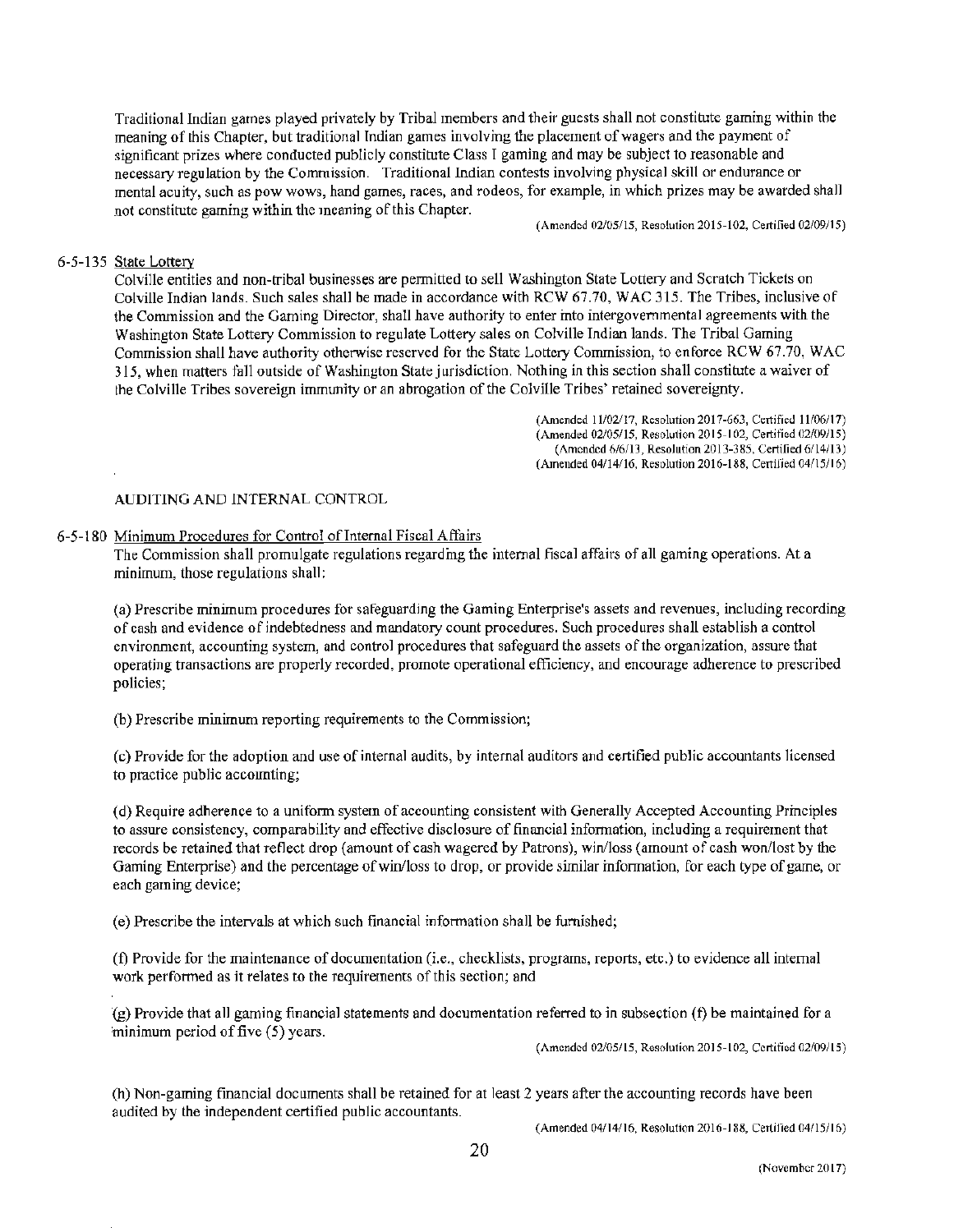# 6-5-181 Commission Oversight of Internal Fiscal Affairs

(a) The Commission shall, by regulation, require independent audits of the financial statements of all gaming operations. Such audits must:

(I) Be made by independent certified public accountants;

(2) Include an opinion, qualified, or unqualified or, if appropriate, disclaim an opinion on the financial statements taken as a whole in accordance with standards of the accounting profession established by rules and regulations of the American Institute of Certified Public Accountants;

(3) Disclose whether the accounts, records and control procedures maintained by the Gaming Enterprise are as required by the regulations promulgated by the Commission; and

(4) Provide for a preliminary review of the internal control structure, upon adoption of the policies and procedures by the entity, to disclose any deviation from prescribed rules and regulations and report such findings to the Commission and management.

(b) The Commission shall bear its own costs related to performance of the provisions of this section. (Amended 02/05/15, Resolution 2015-102, Certified 02/09/15)

# 6-5-182 Commission Right to Conduct Audit

The Commission shall be able to retain its own appointed accountants, or direct an accountant employed by the Tribes, to conduct its own audit of any gaming operation.

# PROHIBITED ACTS

### 6-5-2 JO Violations

ft shall be a violation of this Chapter for any person to:

(a) Conduct or participate in any Class 11 or Class Ill gaming activities on Colville Indian lands without a gaming License issued by the Conunission, as required by this Chapter.

(Amended 02/05/15, Resolution 2015-102, Cerlified 02/09/15)

(b) Receive, distribute, apply or divert any property, funds, proceeds or other assets of the Gaming Enterprise to the benefit of any individual or any other person except as authorized by this Chapter and any applicable resolution of the Tribes.

 $(Amended 02/05/15, Resolution 2015-102, Centified 02/09/15)$ 

(c) Tamper with any equipment used in the conduct of Tribal gaming operations with the intent to cause any person to win or lose any wager other than in accord with the publicly announced rules of such gaming activities. (Amended 02/05/15, Resolution 2015-102, Certified 02/09/15)

( d) Do any other act in connection with the conduct of the Tribal gaming operations with the intent to effect the outcome of any wager other than in accord with the publicly announced rules of such gaming activities. (Amended 02/05/15, Resolution 2015-102, Certified 02/09/15)

(e) To engage in any fraudulent conduct affecting either the Tribe or a Patron of the Gaming Enterprise, which shall include:

 $(1)$  Defrauding the Tribes, any Licensee, or any participant in any gaming activity or promotion;

(2) Providing infonnation that is known or should have been known to be false or making false statements with respect to an application for employment or for any License with the Commission;

(3) Claiming, collecting or taking, or attempting to claim, collect, or take, money or anything of value in or from a Game/Gaming Facility with intent to defraud or claiming, collecting, or taking an amount greater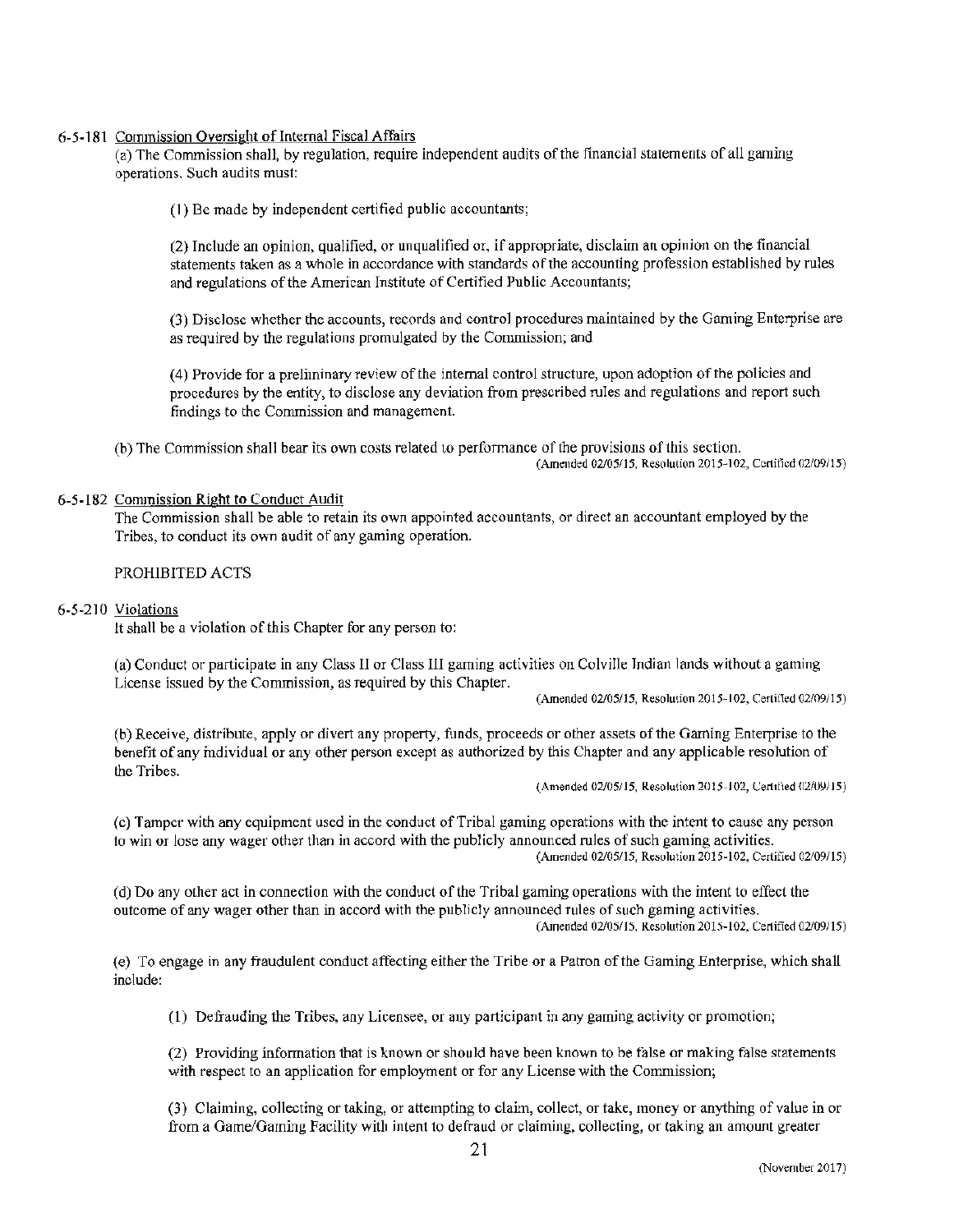than the amount actually won in such game;

(4) Providing information that is known or should have been known to be false or misleading or making any false or misleading statement to the Tribes, the Conunission, or other agency of the Tribes with regard to any contract for services or property relating to gaming;

(5) Making any statement that was known or should have been known to be false or misleading in response to any official inquiry by the Commission or other civil agency of the Tribes;

(6) Entering into any contract or making payment on any contract for the delivery of goods or services to the Gaming Enterprise, when such contract fails to provide for or result in the delivery of goods or services of less than fair value for the payment made or contemplated;

(7) Concealing, altering, defacing, falsifying, or destroying any records, documents, infonnation, or materials of any kind, including but not limited to, photographs, audio recordings, or videotapes;

(8) Offering or attempting to offer anything of value to a Licensee in an act that is an attempt to induce, or may be perceived as an attempt to induce, the Licensee to act or refrain from acting in a manner contrary to the official duties of the Licensee under Tribal law; and

(9) Acceptance by a Licensee of anything of value with the expectation that the receipt of such thing of value is intended, or may be perceived as intended, to induce the Licensee to act or refrain from acting, in a manner contrary to the oflicial duties of the Licensee under Tribal law.

(f) To fail or cease to meet the eligibility standards established by this Chapter.

(g) To damage or attempt to damage either intentionally or negligently any property, game device or equipment, or any article belonging to the Tribes, a Patron, or an employee.

(h) To violate any provision of this Code, any rule, regulation, or order that the Commission may promulgate or issue.

(i) To knowingly cause, aid, abet, or conspire with another person or cause any person to violate any provision of this Chapter or any regulation adopted pursuant to this Chapter.

(Amended 02/05/15, Resolution 2015-102, Certified 02/09115)

# 6-5-211 RESERVED

(Amended 02/05/15, Resolution 2015-102, Cenified 02/09115)

# 6-5-212 Exclusion or Ejection of Certain Persons from Gaming Facility

(a) The Tribes hereby declare that the exclusion or ejection of certain persons from licensed Gaming Facilities is necessary to carry out the policies of this Chapter and to maintain effectively the strict regulation of gaming activities.

( 1 )The Commission Director shall be authorized to remove and exclude such persons who pose a threat to the integrity of the Tribes' gaming operations or to the public health and safety of Patrons and employees or other persons on the premises pennanently or for such lesser period as the Gaming Commission deems appropriate. The Gaming Commission shall have the authority to promulgate appropriate regulations for such exclusions ensuring due process.

(2) The Gaming Enterprise is authorized to deny service or otherwise remove and eject any person(s) from licensed Gaming Facilities.

(b) The Commission shall maintain a master list of persons who are excluded or ejected from any licensed Gaming Facility. The Commission shall have the authority to promulgate appropriate regulations regarding the maintenance, distribution, and enforcement of the exclusion master list.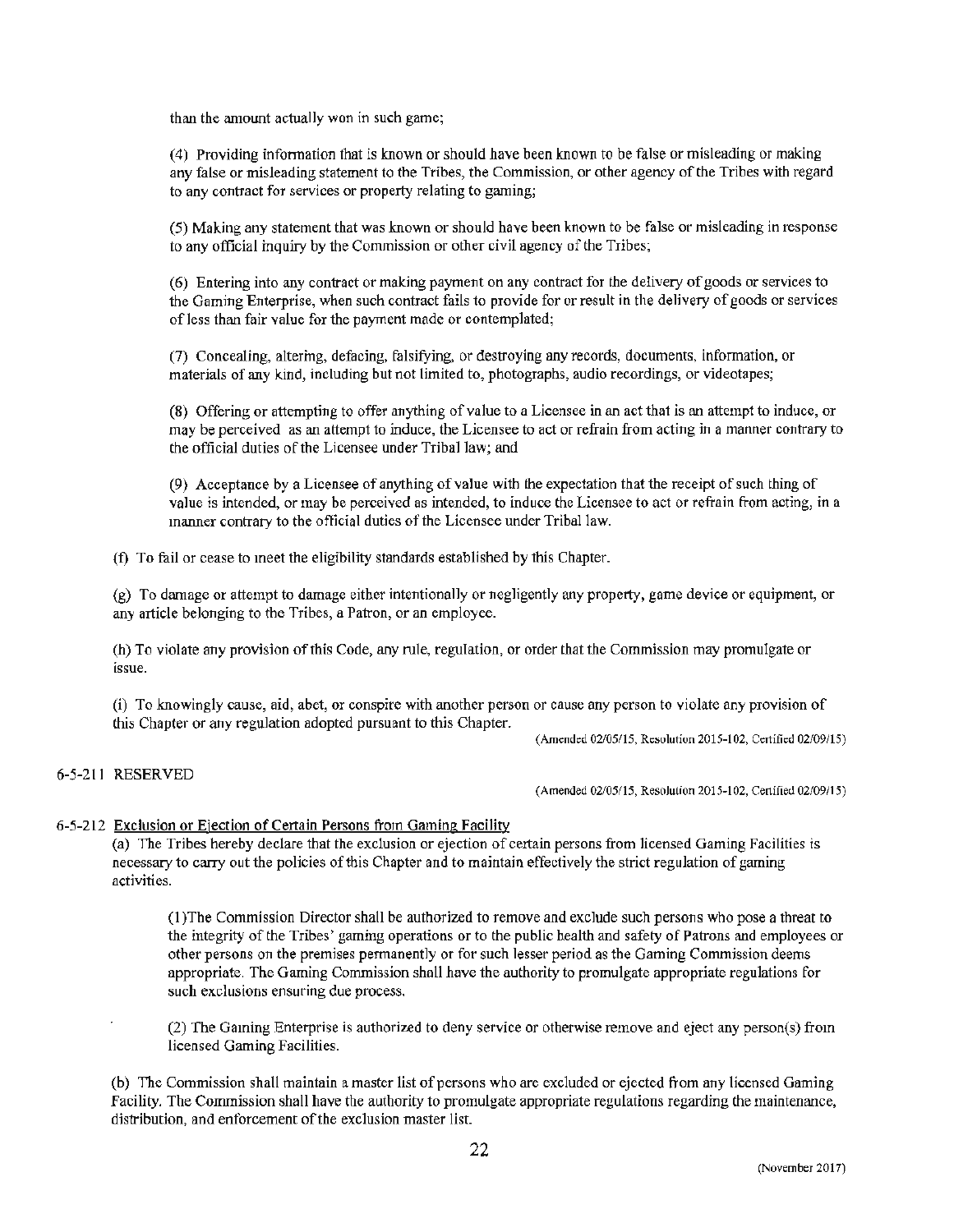(c) A person involuntarily excluded by the Commission Director or Gaming Enterprise for a period exceeding thirty (30) days but less than one (I) year may contest that action by filing an appeal with the Gaming Conunission. Such action, however, shall become final and non-reviewable if no appeal is filed within thirty (30) days aller such name is placed on the master exclusion list. For involuntary exclusions exceeding one (I) year, such action shall become final and non-reviewable if no appeal is filed within sixty ( 60) days after such name is placed on the master exclusion list. The Enterprise may also appeal such an exclusion decision by the Commission Director to the Gaming Commission, but shall adhere to the same appeal timeframes established in this section.

(Amended 11/02/17, Resolution 20 l 7-663, Certified 11/06/17)

(d) A person shall be afforded the opportunity to voluntarily place him/herself on the exclusion list temporarily or permanently by completing a fonn and filing it with the Gaming Conunission, whereupon such person's name shall be placed on the voluntary exclusion list. The Commission shall have the authority to promulgate appropriate regulations regarding voluntary exclusions, so Jong as such regulations ensure minimal standards of due process.

(e) During any period of exclusion, such excluded person shall not be eligible to claim any prize or participate in any promotion sponsored by the Gaming Enterprise or conducted in a Gaming Facility and if such excluded person shall enter any Gaming Facility and participate in any gaming activity or promotion, any wager, prize, or jackpot for which he/she would otherwise be eligible shall be null and void.

(f) Any excluded person, whether such exclusion is voluntary or involuntarily, who enters a Gaming Facility during the period of exclusion may be deemed in trespass and subject to such criminal or civil penalties as may be available under applicable law. Other sanctions may also be levied pursuant to Commission regulations.

(Amended 02/05115, Resolution 2015-102, Certified 02/09/15)

### CIVIL JURlSDlCTION

#### 6-5-240 Patron Claims

(a) It is the policy of the Tribes that all disputes between members of the gaming public and the Gaming Enterprise shall be promptly and amicably reconciled by the Gaming Enterprise to the extent practicable and in accordance with the requirements and limitations established herein.

(b) Recognizing that there may be cases where such disputes cannot be promptly and amicably resolved or settled by the Gaming Enterprise, the provisions contained herein, as may be supplemented by internal policies and procedures of the Gaming Enterprise consistent with the provisions contained in this Section, shall apply.

( c) Except in relation to the Gaming Enterprise up to the I imits of its liability insurance policy, no liability of any kind or nature shall ever attach to the property or assets of the Tribes as a result of any settlement, award, or judgment in any claim asserted against a Gaming Facility. The sovereign immunity of the Tribes with respect to lawsuits against its officials, acting in their official capacities, is expressly reserved in any and all instances.

( d) A brochure containing the procedures for the filing of prize claims or claims for personal injury or property damage in accordance with this Chapter shall be prepared by the Gaming Enterprise and made available to all patrons at the cage and/or any other appropriate area of the casino.

(Amended 02/05/15, Resolution 2015-102, Certified 02/09/15)

#### 6-5-241 Prize Claims

(a) In the event of a dispute between a Patron and the Gaming Enterprise regarding the payment of a wager or distribution of winnings, the Patron may make a claim against the Gaming Enterprise in accordance with this Section, commencing with the submission of a written prize claim notice to the Gaming Enterprise immediately following the event giving rise to the claim and prior to exiting the premises. The written notice of the prize claim shall state, at a minimum, the following information: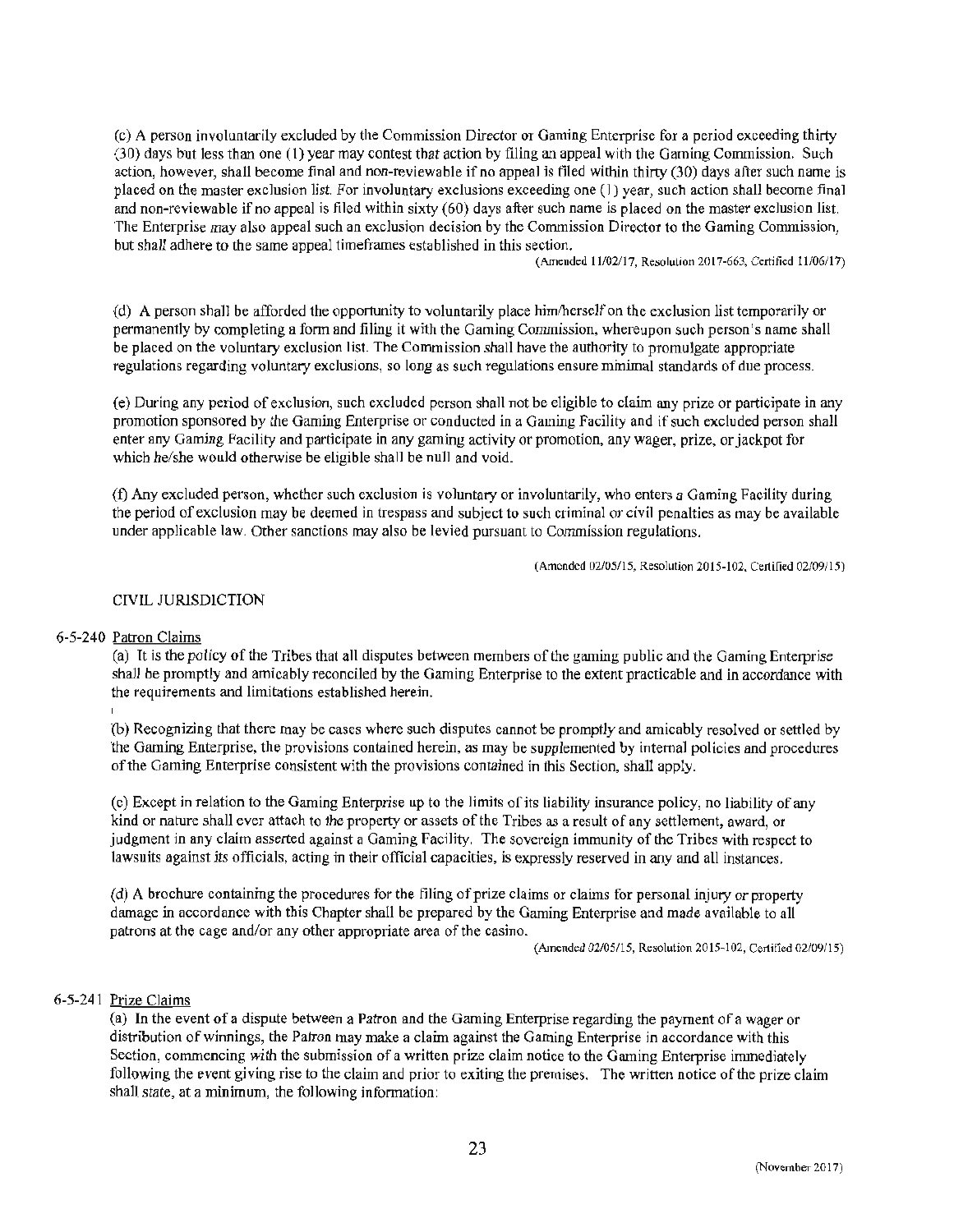- (l) Time;
- (2) Date;
- (3) Place;
- (4) Circumstances of the claim;
- (5) Identity of tribal or gaming employees and witnesses, as applicable;
- (6) Amount of the relief demanded; and
- (7) The name, address, and telephone number of the claimant.

(b) If the Gaming Enterprise denies the prize claim, the claimant shall have five (5) days from the date the claim was denied to file the prize claim with the Commission for review. Failure to file the prize claim during such five-day period shall forever bar such prize claim against the Gaming Enterprise.

(c) Upon receipt of the prize claim notice, the Commission shall promptly review, investigate, and make a detennination regarding the prize claim. The Conunission may conduct a hearing and receive evidence with regard .to such complaint if it deems an evidentiary proceeding useful in the resolution of the prize claim. The Commission shall have authority to promulgate regulations to facilitate this section.

(d) Any portion of the prize claim which remains unresolved after thirty  $(30)$  days from the date of filing with the Commission shall be deemed denied if the Commission fails to notify the claimant in writing of its decision within such 30-day period.

(e) To appeal the Commission's decision, the claimant must file an appeal with the Tribal Court not later than thirty (30) days after the Commission's decision or constructive denial. Such an appeal shall be made pursuant to Chapter 2-4 of the Colville Tribal Code.

 $(f)$  No claimant asserting a prize claim shall be entitled to a recovery of a monetary award in excess of the available prize.

(Amended 02/05/15, Resolution 2015-102, Certified 02/09/15)

# 6-5-242 Personal Injury and/or Property Damage Claims

(a) Any Patron having a claim against the Gaming Enterprise for personal injury or property damage must present that claim to the Gaming Enterprise on the date of the alleged incident and prior to leaving the Gaming Facility premises. Jf, due to the circumstances, the Patron is unable to file such claim on the date of the alleged incident, the patron or the patron's representative must file the claim within five (5) days of the date of the alleged injury or damage. Failure to tile the claim during such five-day period shall forever bar such claim against the Gaming Enterprise.

(b) The notice of claim for personal injury or property damage shall state the following:

- (I) Date;
- (2) Time;
- (3) Place;
- (4) Circumstances of the claim;
- (5) The identities of tribal or gaming employees, and witnesses, as applicable;
- (6) The amount of compensation or other relief demanded;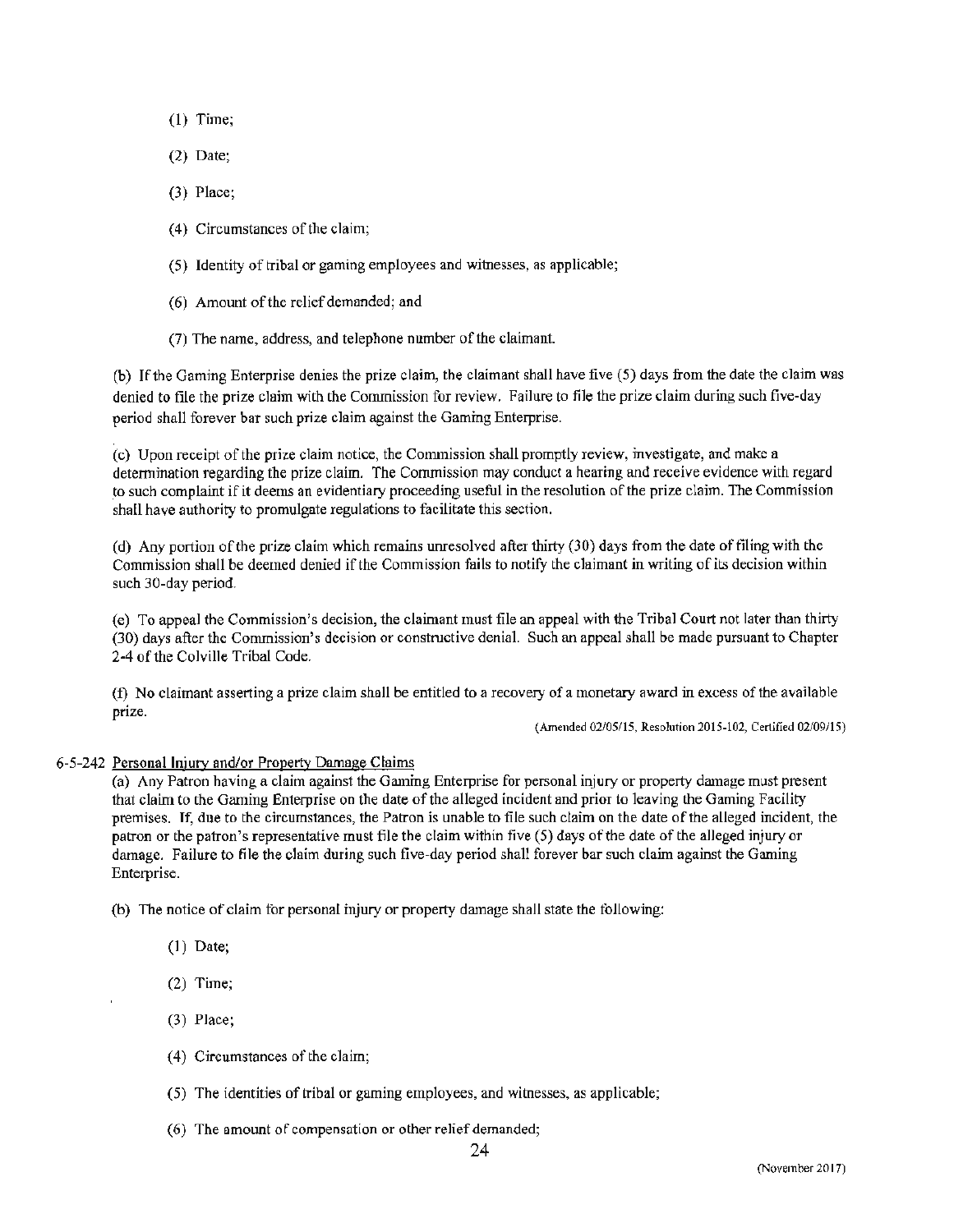- (7) The name, address, and telephone number of the claimant; and
- (8) The name, address, and telephone number of any representative authorized to settle the claim.

(c) The Gaming Enterprise shall promptly review, investigate, and make a determination regarding the claim within thirty (30) days from the filing date, provided that if the Gaming Enterprise refers the claim to its liability insurer for further investigation or consideration, such period shall be tolled until such time as the insurer notifies the Gaming Enterprise of its findings. A formal notice of denial shall be sent to the claimant by registered mail with return receipt requested. Failure to notify the claimant of the decision within one hundred sixty (160) days from the date on which the claim arose shall be deemed a denial of the claim unless the Gaming Enterprise has notified the claimant that the insurer is still investigating or considering the claim.

(d) To appeal the Gaming Enterprise's denial ofa claim or any portion thereof, the claimant must file an appeal with the Tribal Court not later than thirty (30) days after the Gaming Enterprise's decision or constructive denial.

(e) The Tribal Court shall have exclusive jurisdiction to adjudicate a claim by a Patron for personal injury or property damage provided for herein, but only if:

- ( 1) The purported injury occurred on the premises of a Gaming Facility licensed under this Chapter;
- (2) The claimant has filed a timely and valid notice of claim as provided herein;
- (3) The claimant has followed all required procedures pursuant to the Tribes' laws;
- (4) The Gaming Enterprise has denied the claim; and

(5) The claimant has filed an appeal with the Tribal Court no later than on the thirtieth (30th) day after the date on which the claim was denied by the Gaming Enterprise.

(6) The Gaming Enterprise carries an insurance policy covering the claim in question.

(A) A sworn affidavit from the insurance carrier's representative shall constitute sufficient evidence that the Gaming Enterprise lacks insurance covering the claim in question.

(t) Failure to file an appeal denying a claim for personal injury and/or property damage within thirty (30) days of the date of denial shall deprive the Tribal Court of jurisdiction over the matter and forever bar such claim against the Gaming Enterprise.

(g) The Tribes' laws shall govern every claim brought pursuant to this Chapter.

(h) The maximum amount of damages payable for any claim for personal injury or property damage shall be strictly limited to the limits of the liability insurance coverage maintained by the Gaming Enterprise and no other damages shall be recoverable against the Gaming Enterprise, including, but not limited, to punitive, special, indirect, consequential, and/or extraordinary damages.

(i) Nothing in this section shall constitute a waiver of the Colville Tribes' sovereign immunity. (Amended 02/05/15, Resolution 2015-102, Certified 02/09/15)

# 6-5-243 Violations

Any person who within the jurisdiction of the Tribes violates any provision of this Code may be subject to the sanctions and penalties of Chapter 2-3 and Chapter 3-2, and Section 3-1-185 of the Colville Tribal Code as now or hereafter amended, in addition to the civil enforcement actions and sanctions set forth in this Section.

(Amended 02/0S/15, Resolution 2015-102, Certified 02/09/15)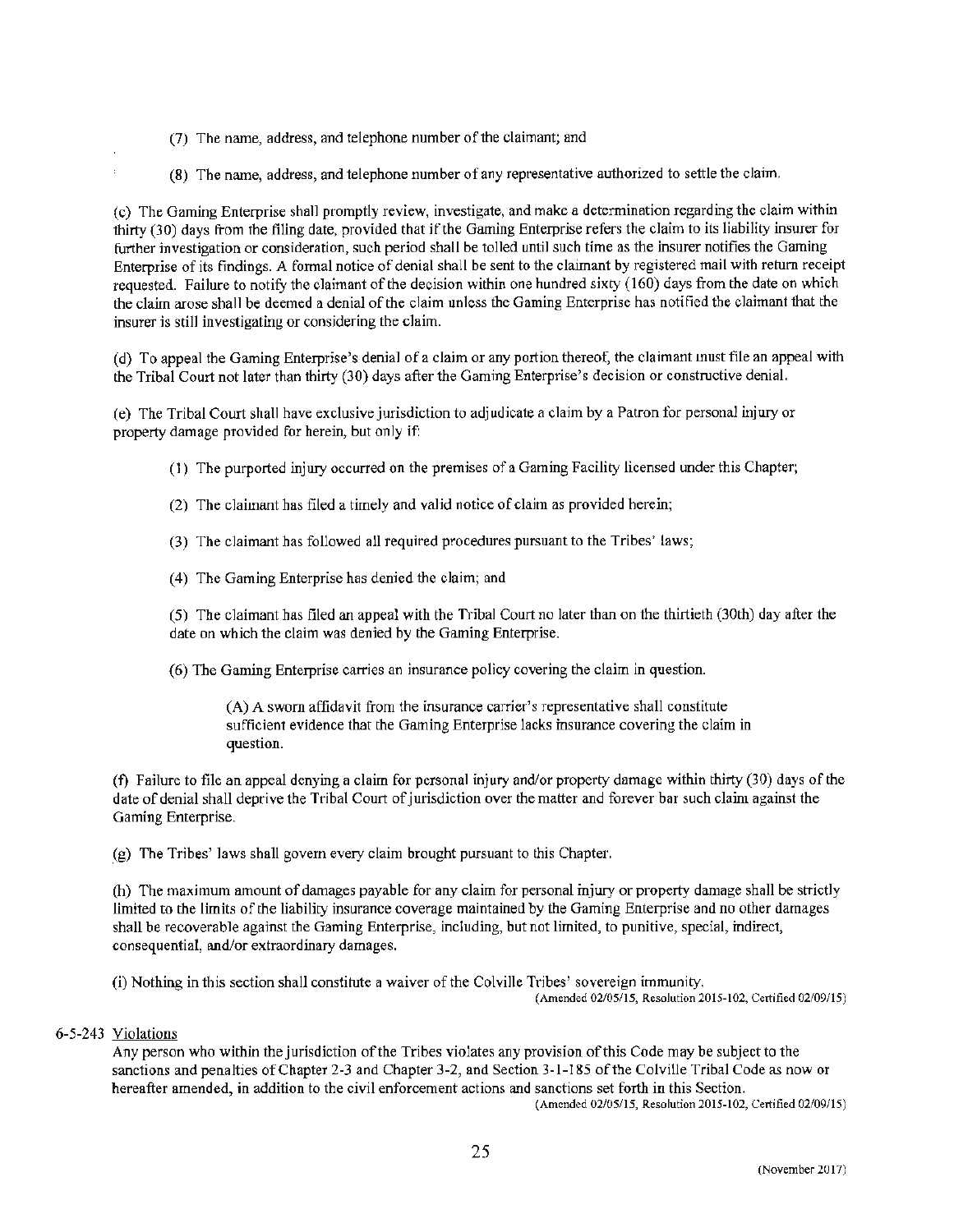#### 6-5-244 Civil Enforcement Actions and Sanctions

The Commission may take any or a combination of the following actions with respect to any person or entity who violates any provision of this Chapter, provided that the affected person or entity has been given notice and an opportunity to be heard before the Commission in accordance with Subsection  $6-5-66(f)$  of this Chapter:

(a) Impose a civil fine for each violation, and if such violation is a continuing one, for each day of such violation;

(b) Suspend, deny, condition, or revoke any Gaming or Gaming-related License or non-gaming registration;

(c) Temporarily or permanently exclude, bar, or deny admission from or to the Gaming Facility, provided that the sanction shall be commensurate with the seriousness of the violation; and/or

( d) Issue, as appropriate, orders to cease and desist, compel, cure, or such other orders as may be appropriate under the circumstances.

(Amended 02/05/15, Resolution 2015-102, Cerlilied 02/09/15)

### 6-5-245 Civil Penalties and Sanctions

 $\overline{(a)}$  Whenever, upon preliminary factual finding, the Commission determines that any person or entity has failed to comply with the provisions of this Code or any regulations promulgated hereunder, the Commission shall provide written notice to the affected person or entity explaining the alleged violation, the proposed civil penalty and/or sanction, and the steps needed for cure, if any. Such notice may be delivered in person or by letter to the last known address and shall describe the procedures for invoking the right to a hearing.

(b) Upon receipt of the notice described in Section 6-5-245(a) above, the affected person or entity shall be entitled to an opportunity for hearing pursuant to Section 6-5-70 prior to any final action resulting in the imposition of a civil penalty and/or sanction which the Commission is authorized to impose under this Chapter. At such hearing, it shall be the obligation of the aftected person or entity to show cause why the Comrnission's preliminary determination is incorrect and why the proposed civil penalty and/or sanction should not be taken.

(c) Following such hearing, the Commission shall issue a final determination pursuant to Section 6-5-71 concerning the proposed civil penalty and/or sanction. The Commission shall apply a standard of reasonableness, taking into consideration the seriousness of the violation; history of violations, if any; and whether any financial gain was derived as a result of the violation. The Commission's final detennination may be appealed in accordance with Section 6-5-73.

(d) If an administrative fine is levied, such fine shall be remitted to the Commission within thirty (30) days from the date of the order issued by the Commission imposing such fine. Any unpaid administrative fine shall constitute a debt to the Commission, which debt may be sued upon and recovered in any proper form of action in the name of the Commission in the Tribal Court or any court of competent jurisdiction. The Commission shall have the authority to withhold Iicensure, gaming, or other privileges until a fine has been paid. Non-payment of fines shall also be grounds for other sanctions by the Commission.

(e) All fines levied by the Commission shall be deposited into the Tribes' general fund, unless the Colville Business Council subsequently resolves otherwise.

(Amended 02105/15, Resolulion 2015-102, Certified 02109115)

# 6-5-246 Cease and Desist Orders

An order to cease and desist shall give reasonable notice of the rights of the Licensee to request a hearing before the Commission and shall state the reason for the entry of the order. Failure to cease and desist upon service of such an order shall be grounds for regulatory action by the Commission. Tf the Licensee to whom a cease and desist order is issued fails to request a hearing within thirty (30) days following the entry of the Commission's order or fails to appear at the hearing after being duly notified of such hearing, the Licensee shall be deemed in default and the proceeding may be determined against the Licensee upon consideration of the cease and desist order, the aHegations of which may be deemed to be true.

(Amended 02/05115, Resolution 2015-102, Certified 02109/15)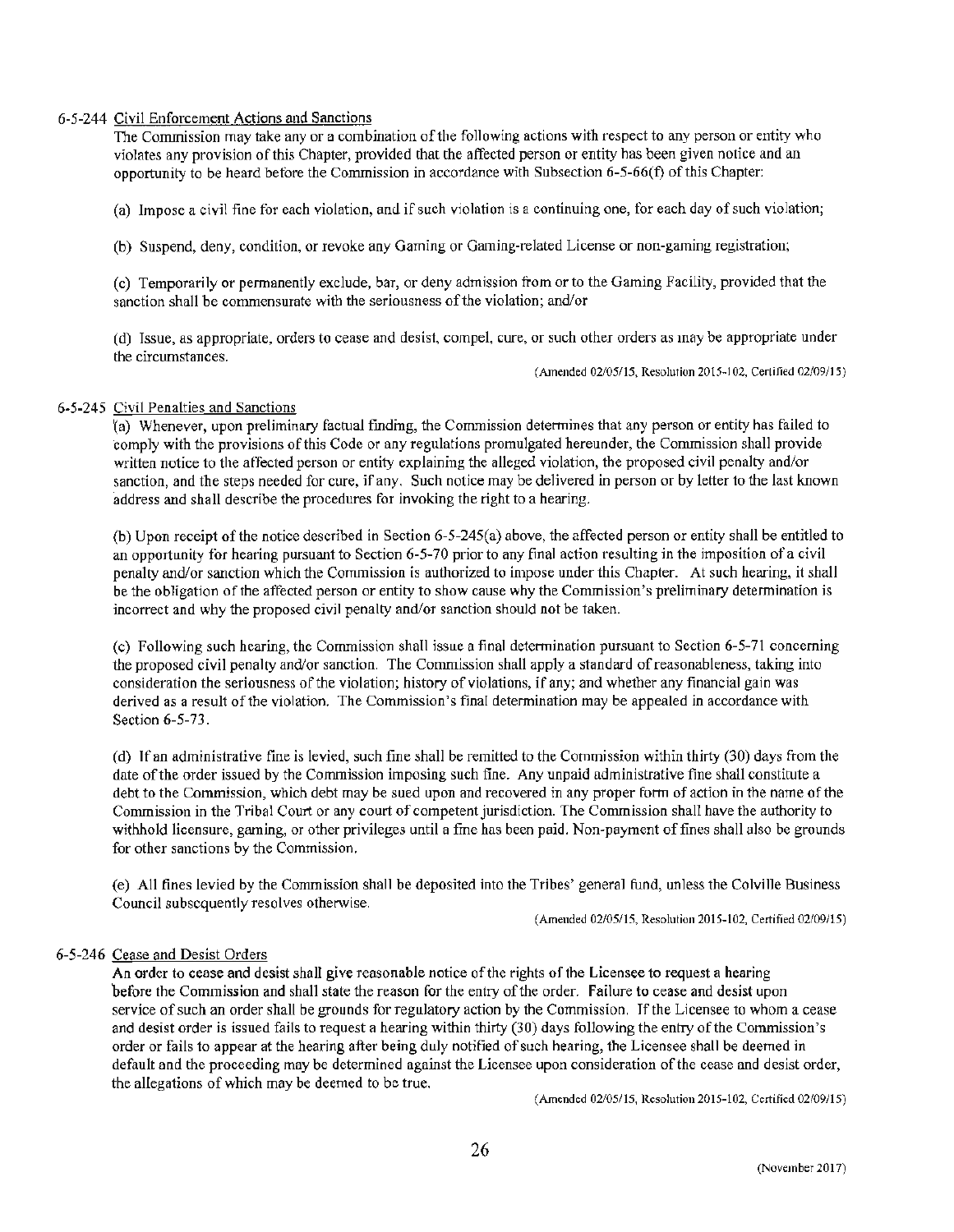#### 6-5-247 Separate Offenses

Each day that a violation continues may be considered a separate offense for the purposes of this subchapter.

(Amended 02/05/15, Rcsolution 2015-102, Certified 02/09/15)

# 6-5-248 Acknowledgement

Every person or entity that applies for a License or Registration under this Chapter and accepts such License or completes such Registration thereby acknowledges and consents to the civil enforcement jurisdiction and authority of the Commission under this Chapter.

(Amended 02/05/15, Resolution 2015-102, Certified 02/09/15)

# **JURISDICTION**

#### 6-5-280 Tribal Court Jurisdiction

Subject to the filing requirements set forth in Section 6-5-245, the Colville Tribal Court shall have exclusive jurisdiction to adjudicate controversies under this Chapter, including appeals from final adverse actions and decisions of the Commission, provided that the affected person has exhausted all administrative remedies. (Amended 02/05/15, Resolution 2015-102, Certified 02/09/15)

#### 6-5-281 Sovereign Immunity Preserved

Nothing in this Chapter is intended or shall be construed as a waiver of the sovereign immunity of the Tribes; and no manager, officer or employee of the Commissioner shall be authorized, nor shall he or she attempt, to waive the immunity of the Tribes.

(Amended 02/05/15, Resolution 2015-102, Certified 02/09/15)

#### 6-5-282 Damage Suits

Damage suits against any employee, officer, agent, manager or director of the Tribes or any of its departments or agencies for disputes arising under this Chapter or regulations promulgated hereunder are prohibited.

#### 6-5-283 Applicable Law

All controversies involving contracts relating to gaming entered into under ilie authority of *the* Colville Business Council or the Gaming Enterprise shall be resolved, as appropriate, in accordance with:

- ,(a) The laws of the Confederated Tribes of the Colville Reservation;
- (b) The Indian Gaming Regulatory Act and its implementing regulations; and/or
- ( c) The Tribal-State Compact.

 $(Amended 02/05/15, Resolution 2015-102, Centified 02/09/15)$ 

# INTERNET GAMING

#### 6-5-300 Internet Gaming Systems

The Gaming Enterprise shall not operate an Internet Gaming System unless and until such Internet Gaming System has been approved and licensed by the Colville Tribal Gaming Commission.

(Amended 02/05/15, Resolution 2015-102, Certified 02/09/15)

#### 6-5-301 Internet Gaming System License Requirements

The Commission shall issue a separate License for Internet Gaming Systems on which authorized Internet games are offered, provided that the following minimum requirements are satisfied:

(a} The core components of the Internet Gaming System, including the servers and databases running the Games on the Internet Gaming System and storing Game and Internet Gaming Account information, are physically located on the Jndian lands of the Tribe.

(b) The integrity of the Internet Gaming System and all of its core components are tested on an ongoing basis.

( c) The Internet Gaming System is designed in a manner that: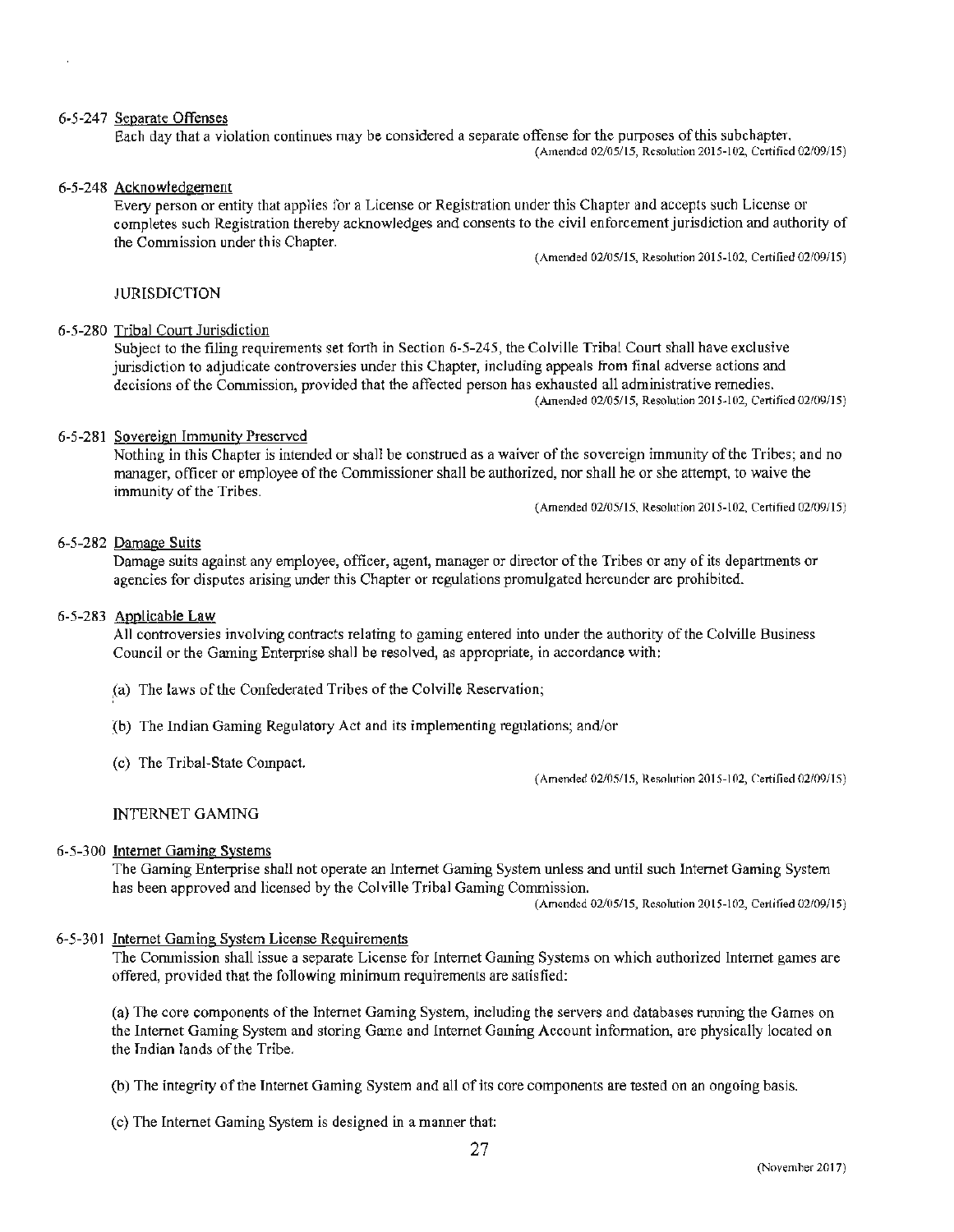(1) Requires players to log in to individual fntemet Gaming Accounts in order to participate in Internet Gaming;

(2) Implements automated procedures to verify the identity, date of birth, and physical location of any Patron attempting to access the Internet Gaming System;

(3) Identifies and prevents unauthorized Patrons from accessing the Internet Gaming System and placing bets or wagers thereon. For purposes of this Section, unauthorized Patrons shall include Patrons under the age of eighteen (18) years; Patrons physically located outside the exterior boundaries of Colville Indian lands; Patrons on the exclusion list; and Patrons who have had their accounts deactivated or suspended;

(4) Utilizes appropriate data security measures to ensure Patron access is strictly limited to the account holder including, at a minimum, a personal identification number; password or other access security features that are required each time Patrons log in to their Internet Gaming Accounts; and immediate termination of a Patron's session whenever the Patron fails any authentication during the session;

(5) Detects and reports suspicious behavior, such as cheating, theft, embezzlement, collusion, money laundering, or any other illegal activities;

(6) Ensures secure communications between an account holder's terminal and the Internet Gaming System; and

(7) Does not in any manner interfere with the ability of the Colville Tribal Gaming Commission to monitor and investigate any suspicious activities conducted thereon.

( d) Adequate procedures are in place for the resolution of disputes arising out of Internet Gaming Accounts and the 1ntemet Gaming System.

(e) The Internet Gaming System has been certified by an independent testing laboratory as compliant with all technical standards specified as required under applicable laws and regulations.

(Amended 02105/15, Resolution 2015-102, Certified 02/09115)

#### 6-5-302 Regulations

The Colville Tribal Gaming Commission shall have the authority to exercise regulatory oversight over all gaming activity conducted on all Internet Gaming Systems and shall establish, maintain, and implement regulations to ensure that appropriate data security standards and age and location verification requirements are in place to block and prevent access to unauthorized Patrons.

(Amended 02/05/15, Resolution 2015-102, Certified 02/09/15)

#### **MISCELLANEOUS**

#### 6-5-310 Amendments

All provisions of this Chapter and any regulations promulgated hereunder are subject to revision, repeal, or amendment by the Business Council at any time in accordance with applicable law.

(Amended 02/05/15, Resolution 2015-102, Certified 02/09/15) (Amended 6/6/13, Resolution 2013-385, Certified 6/14/13) (Recodification error between Resolutions 1983-61 and 1995-178)

#### 6-5-311 Severability

If any provision or application of this Chapter is detennined by review to be invalid, such determination shall not be held to render such provision inapplicable to other persons or circwnstances, nor shall such determination render invalid any other provision of this Chapter.

#### 6-5-312 Consent to Jurisdiction

Any person who: